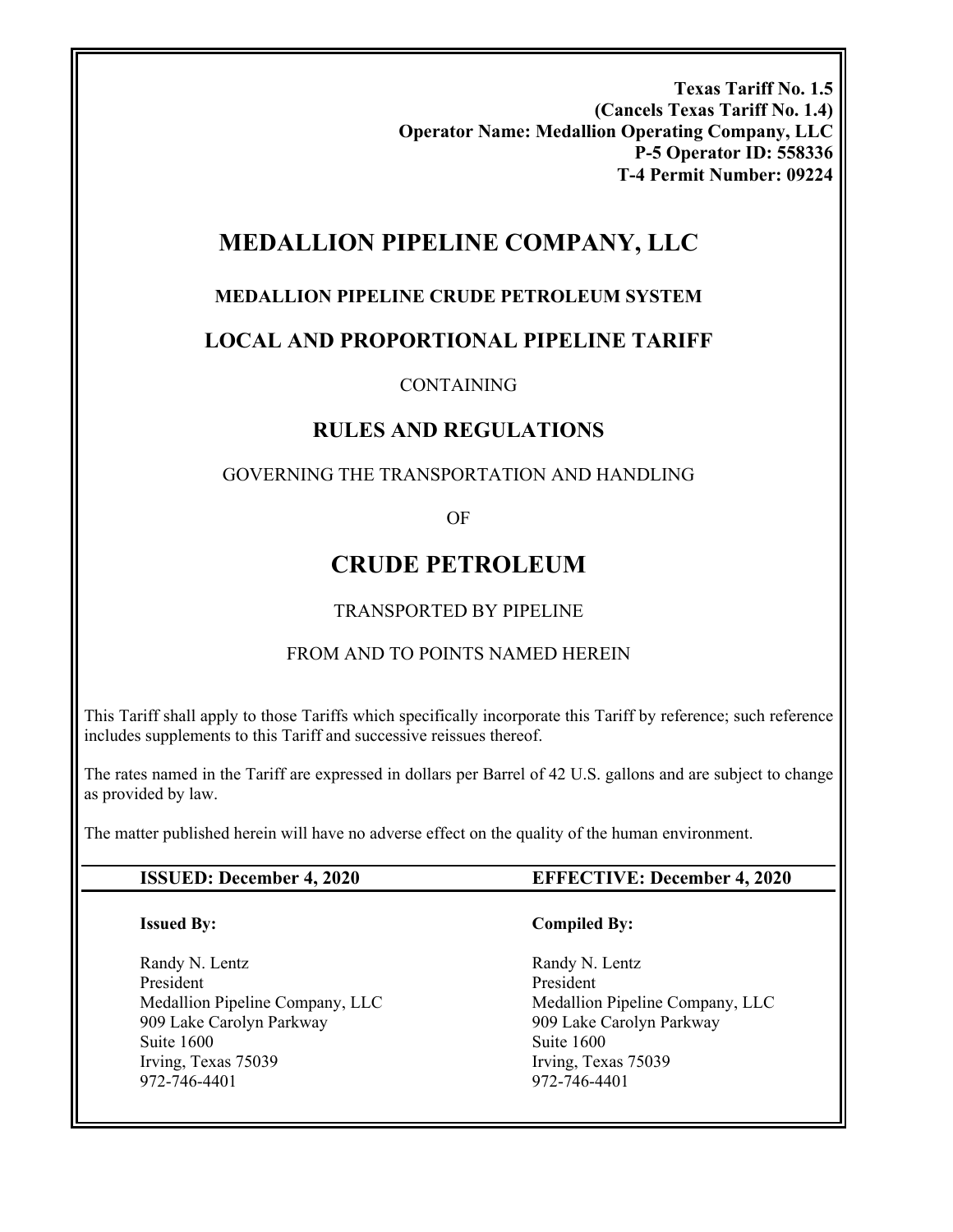Medallion Pipeline Company, LLC

# **GENERAL RULES AND REGULATIONS**

## **TABLE OF CONTENTS**

## **SECTION I**

| Page 4 |
|--------|
| Page 4 |
| Page 5 |
| Page 5 |
| Page 5 |
| Page 5 |
| Page 5 |
| Page 5 |
| Page 5 |
| Page 6 |
| Page 6 |
| Page 7 |
| Page 7 |
| Page 7 |
| Page 7 |
| Page 7 |
| Page 7 |
| Page 8 |
| Page 8 |

## **SECTION II**

|                                                                              | Page 15 |
|------------------------------------------------------------------------------|---------|
| Rule 26. Variations in Quality and Gravity and Offset of Common Stream Crude |         |
|                                                                              | Page 15 |
|                                                                              |         |
|                                                                              |         |
|                                                                              |         |
|                                                                              |         |
|                                                                              |         |
|                                                                              |         |
|                                                                              |         |
|                                                                              |         |
|                                                                              |         |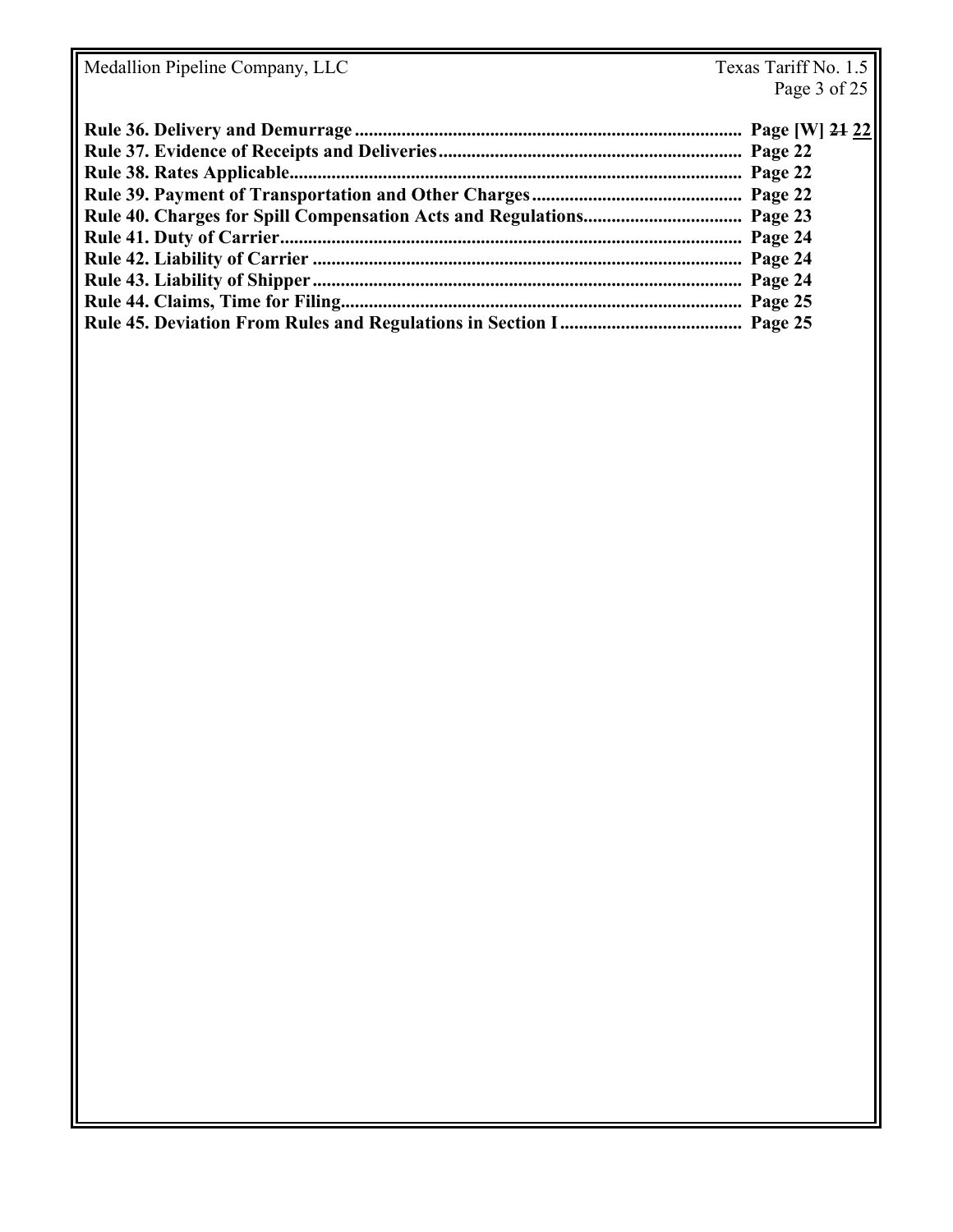# **GENERAL RULES AND REGULATIONS**

## **GENERAL APPLICATION**

Carrier provides transportation of Crude Petroleum between the Origin **[N]** Points and Destination Points provided under this Tariff's terms and conditions. Certain portions of Carrier's Pipeline operate on a bi-directional basis. In addition, Carrier offers Destination Points with interconnecting downstream carriers at various Destination Points on the northern, southern, and western portions of Carrier's Pipeline. Given the pipeline system's configuration and bi-directional operations, transportation services nominated by individual Shippers may be effectuated by Carrier through forwardhaul transportation, backhaul transportation, displacement, and/or exchange.

## **SECTION I**

## **RULES AND REGULATIONS OF RAILROAD COMMISSION OF TEXAS RULE 3.71, PIPELINE TARIFFS**

#### **RULE 1 – ALL MARKETABLE OIL TO BE RECEIVED FOR TRANSPORTATION**

By the term "marketable oil" is meant any crude petroleum adapted for refining or fuel purposes, properly settled and containing not more than two percent (2%) of basic sediment, water, or other impurities above a point six (6) inches below the pipeline connection with the tank. Pipelines shall receive for transportation all such "marketable oil" tendered; but no pipeline shall be required to receive for shipment from any one (1) person an amount exceeding three thousand (3,000) barrels of petroleum in any one (1) day; and, if the oil tendered for transportation differs materially in character from that usually produced in the field and being transported therefrom by the pipeline, then it shall be transported under such terms as the shipper and the owner of the pipeline may agree or the commission may require. [Amended by Rules 22 and 23 in Section II below].

#### **RULE 2 – BASIC SEDIMENT, HOW DETERMINED – TEMPERATURE**

In determining the amount of sediment, water, or other impurities, a pipeline is authorized to make a test of the oil offered for transportation from an average sample from each such tank, by the use of centrifugal machine, or by the use of any other appliance agreed upon by the pipeline and the shipper. The same method of ascertaining the amount of the sediment, water, or other impurities shall be used in the delivery as in the receipt of oil. A pipeline shall not be required to receive for transportation, nor shall consignee be required to accept as a delivery, any oil of a higher temperature than ninety degrees Fahrenheit (90° F), except that during the summer oil shall be received at any atmospheric temperature, and may be delivered at like temperature. Consignee shall have the same right to test the oil upon delivery at destination that the pipeline has to test before receiving from the shipper. [Amended by Rule 22 in Section II below].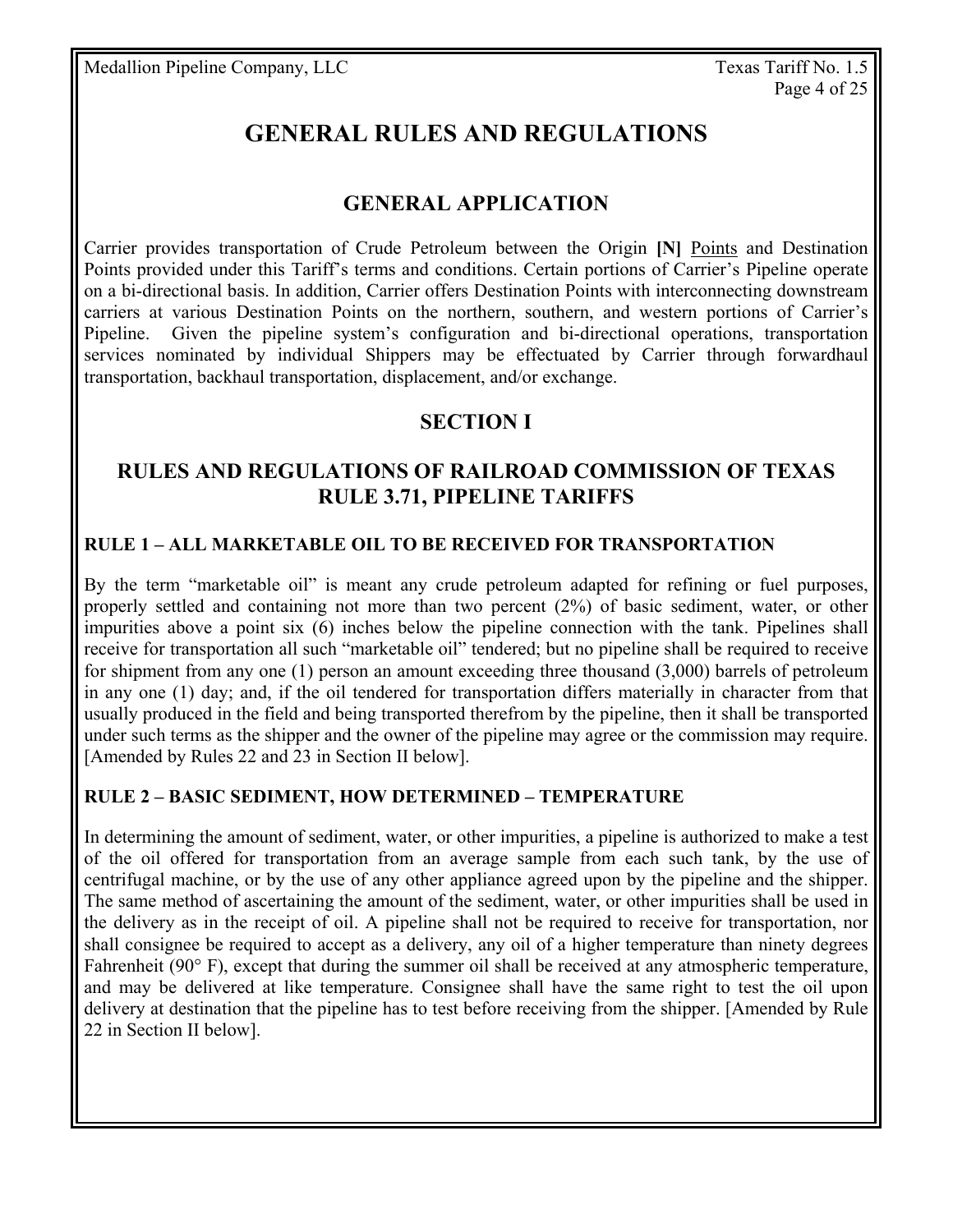## **RULE 3 – "BARREL" DEFINED**

For the purpose of these Section I Rules, a "barrel" of crude petroleum is declared to be forty-two (42) gallons of 231 cubic inches per gallon at sixty degrees Fahrenheit (60° F).

#### **RULE 4 – OIL INVOLVED IN LITIGATION, ETC. -- INDEMNITY AGAINST LOSS**

When any oil offered for transportation is involved in litigation, or the ownership is in dispute, or when the oil appears to be encumbered by lien or charge of any kind, the pipeline may require of shippers an indemnity bond to protect it against all loss. [Amended by Rule 29 in Section II below]

### **RULE 5 – STORAGE**

Each pipeline shall provide, without additional charge, sufficient storage such as is incidental and necessary to the transportation of oil, including storage at destination or so near thereto as to be available for prompt delivery to destination point, for five (5) days from the date of order of delivery at destination. [Amended by Rules 32 and 33 in Section II below]

#### **RULE 6 – IDENTITY OF OIL, MAINTENANCE OF OIL**

A pipeline may deliver to consignee either the identical oil received for transportation, subject to such consequence of mixing with other oil as are incident to the usual pipeline transportation or it may make delivery from its common stock at destination; provided, if this last be done, the delivery shall be of substantially like kind and market value. [Amended by Rule 26 in Section II below].

#### **RULE 7 – MINIMUM QUANTITY TO BE RECEIVED**

A pipeline shall not be required to receive less than one (1) tank carload of oil when oil is offered for loading into tank cars at destination of the pipeline. When oil is offered for transportation for other than tank car delivery, a pipeline shall not be required to receive less than five hundred (500) barrels. [Amended by Rule 30 in Section II below]

#### **RULE 8 – GATHERING CHARGES**

Tariffs to be filed by a pipeline shall specify separately the charges for gathering of the oil, for transportation, and for delivery.

#### **RULE 9 – MEASURING, TESTING, AND DEDUCTIONS (REFERENCE SPECIAL ORDER NUMBER 20-63,098 EFFECTIVE JUNE 18, 1973) [AS AMENDED BY RULES 22, 23, 24, AND 25 IN SECTION II BELOW]:**

a. Except as provided in subparagraph (b) of this paragraph, all crude oil tendered to a pipeline shall be gauged and tested by a representative of the pipeline prior to its receipt by the pipeline. The shipper may be present or represented at the gauging or testing. Quantities shall be computed from correctly compiled tank tables showing 100% of the full capacity of the tanks.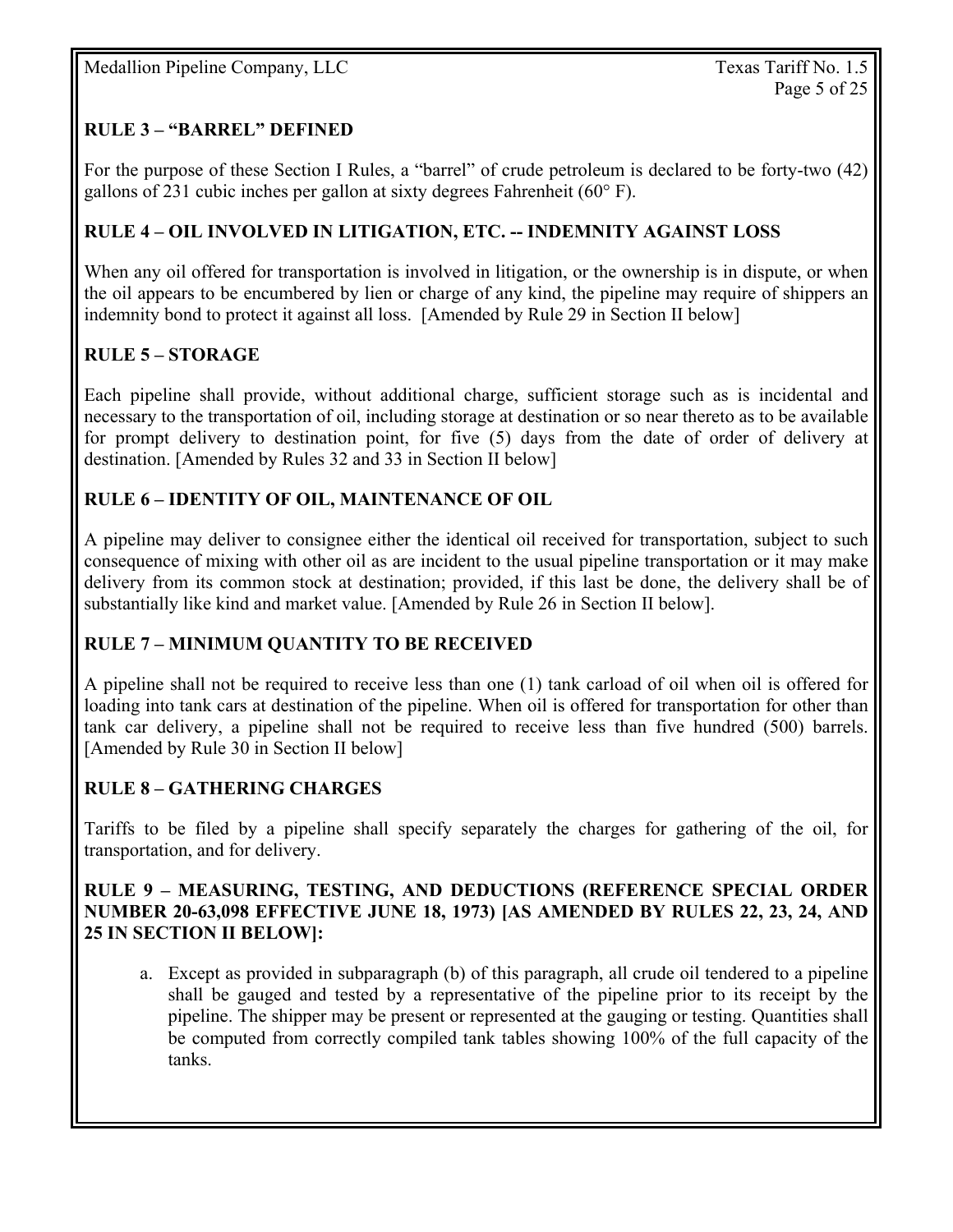- b. As an alternative to the method of measurement provided in subparagraph (a) of this paragraph, crude oil and condensate may be measured and tested, before transfer of custody to the initial transporter, by:
	- i. Lease automatic custody transfer (LACT) equipment, provided such equipment is installed and operated in accordance with the latest revision of American Petroleum Institute (API) Manual of Petroleum Measurement Standards, Chapter 6.1; or
	- ii. Any device or method, approved by the commission or its delegate, which yields accurate measurements of crude oil or condensate.
- c. Adjustments to the quantities determined by the methods described in subparagraphs (a) or (b) of this paragraph shall be made for temperature from the nearest whole number degree to the basis of sixty degrees Fahrenheit ( $60^{\circ}$  F) and to the nearest 5/10 API degree gravity in accordance with the volume correction Tables 5A and 6A contained in API Standard 2540, American Society for Testing Materials 01250, Institute of Petroleum 200, first edition, August, 1980. A pipeline may deduct the basic sediment, water, and other impurities as shown by the centrifugal or other test agreed upon by the shipper and pipeline; and 1.0% for evaporation and loss during transportation. The net balance shall be the quantity deliverable by the pipeline. In allowing the deductions, it is not the intention of the commission to affect any tax or royalty obligations imposed by the laws of Texas on any producer or shipper of crude oil.
- d. A transfer of custody of crude between transporters is subject to measurement as agreed upon by the transporters.

#### **RULE 10 – DELIVERY AND DEMURRAGE**

Each pipeline shall transport oil with reasonable diligence, considering the quality of the oil, the distance of transportation, and other material elements, but at any time after receipt of a consignment of oil, upon twenty-four (24) hours' notice to the consignee, may offer oil for delivery from its common stock at the point of destination, conformable to Rule 6, at a rate not exceeding ten thousand (10,000) barrels per day of twenty-four (24) hours. Computation of time of storage (as provided for in Rule 5) shall begin at the expiration of such notice. At the expiration of the time allowed in Rule 5 for storage at destination, a pipeline may assess a demurrage charge on oil offered for delivery and remaining undelivered, at a rate for the first ten (10) days of one-tenth of one cent (\$.001) per barrel; and thereafter at a rate of threefourths of one cent (\$.0075) per barrel, for each day of twenty-four (24) hours or fractional part thereof. [Amended by Rule 36 in Section II below]

## **RULE 11 – UNPAID CHARGES, LIEN AND SALE TO COVER**

A pipeline shall have a lien on all oil to cover charges for transportation, including demurrage, and it may withhold delivery of oil until the charges are paid. If the charges shall remain unpaid for more than five (5) days after notice of readiness to deliver, the pipeline may sell the oil at public auction at the general office of the pipeline on any day not a legal holiday. The date for the sale shall be not less than forty-eight (48) hours after publication of notice in a daily newspaper of general circulation published in the city where the general office of the pipeline is located. The notice shall give the time and place of the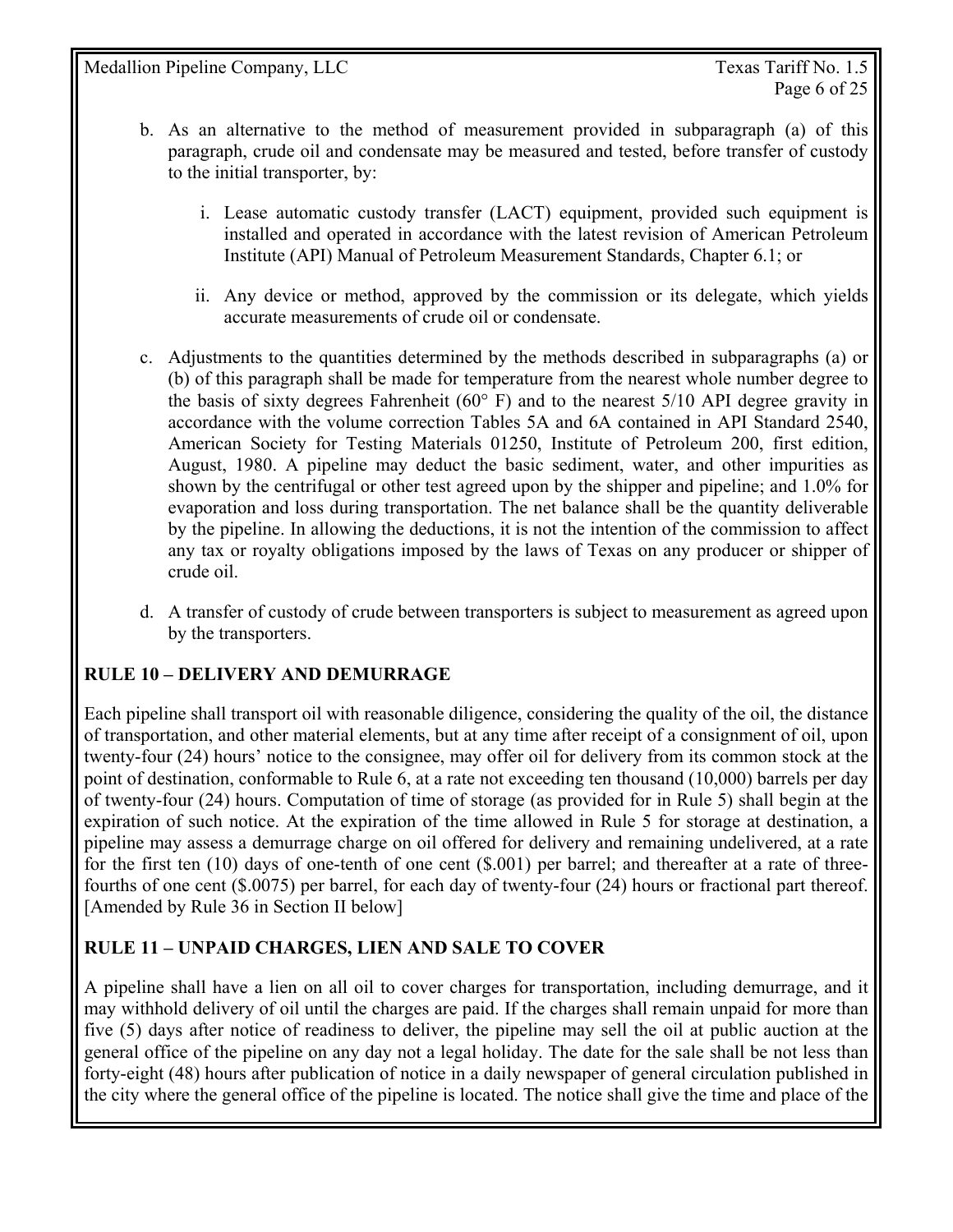sale, and the quantity of the oil to be sold. From the proceeds of the sale, the Pipeline Operator may deduct all charges lawfully accruing, including demurrage, and all expenses of the sale. The net balance shall be paid to the person lawfully entitled thereto. [Amended by Rules 36 and 39 in Section II below]

## **RULE 12 – NOTICE OF CLAIM**

Notice of claims for loss, damage, or delay in connection with the shipment of oil must be made in writing to the pipeline within ninety-one (91) days after the damage, loss, or delay occurred. If the claim is for failure to make delivery, the claim must be made within ninety-one (91) days after a reasonable time for delivery has elapsed. [Amended by Rule 44 in Section II below]

#### **RULE 13 – TELEPHONE-TELEGRAPH LINE – SHIPPER TO USE**

If a pipeline maintains a private telegraph or telephone line, a shipper may use it without extra charge, for messages incident to shipments. However, a pipeline shall not be held liable for failure to deliver any messages away from its office or for delay in transmission or for interruption of service.

#### **RULE 14 – CONTRACTS OF TRANSPORTATION**

When a consignment of oil is accepted, the pipeline shall give the shipper a run ticket, and shall give the shipper a statement that shows the amount of oil received for transportation, the points of origin and destination, corrections made for temperature, deductions made for impurities, and the rate for such transportation. [Amended by Rule 37 in Section II below]

#### **RULE 15 – SHIPPER'S TANKS, ETC. – INSPECTION**

When a shipment of oil has been offered for transportation, the pipeline shall have the right to go upon the premises where the oil is produced or stored, and have access to any and all tanks or storage receptacles for the purpose of making any examination, inspection, or test authorized by these Rules.

#### **RULE 16 – OFFERS IN EXCESS OF FACILITIES**

If oil is offered to any pipeline for transportation in excess of the amount that can be immediately transported, the transportation furnished by the pipeline shall be apportioned among all shippers in proportion to the amounts offered by each; but no offer for transportation shall be considered beyond the amount which the person requesting the shipment then has ready for shipment by the pipeline. The pipeline shall be considered as a shipper of oil produced or purchased by itself and held for shipment through its line, and its oil shall be entitled to participate in such apportionment. [Amended by Rule 31 in Section II below]

#### **RULE 17 – INTERCHANGE OF TONNAGE**

Pipelines shall provide the necessary connections and facilities for the exchange of tonnage at every locality reached by two or more pipelines, when the commission finds that a necessity exists for connection, and under such regulations as said commission may determine in each case. [Amended by Rule 32 in Section II below]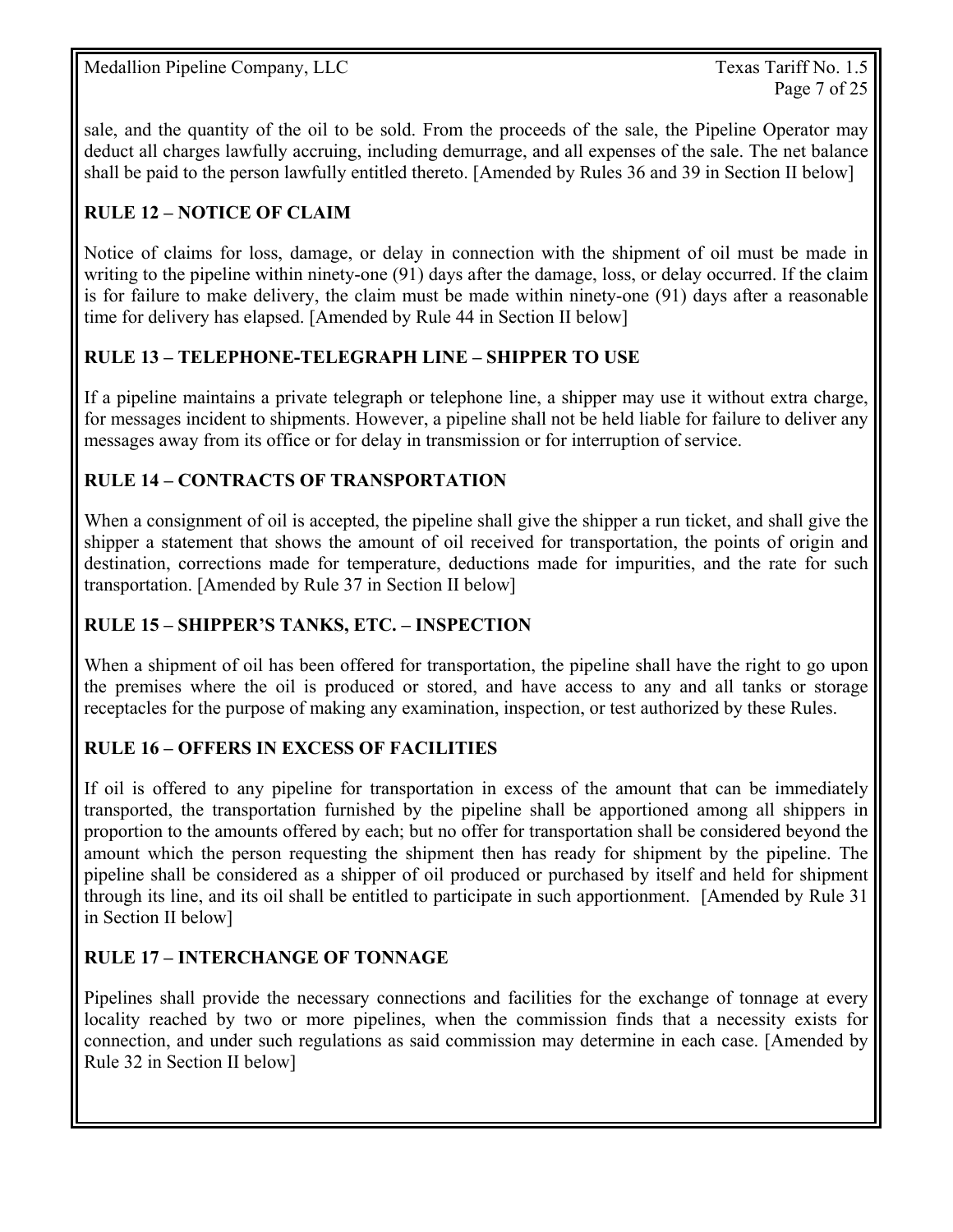#### **RULE 18 – RECEIPT AND DELIVERY – NECESSARY FACILITIES FOR**

Each pipeline shall install and maintain facilities for the receipt and delivery of marketable crude petroleum of shippers at any point on its line if the commission finds that a necessity exists therefor, and under regulations by the commission. [Amended by Rule 32 in Section II below]

#### **RULE 19 – REPORTS OF LOSS FROM FIRES, LIGHTNING, AND LEAKAGE [Amended by Rules 42 and 43 in Section II below]**

- a. Each pipeline shall immediately notify the commission, electronically or by telephone, of each fire that occurs at any oil tank owned or controlled by the pipeline, or of any tank struck by lightning. Each pipeline shall in like manner report each break or leak in any of its tanks or pipelines from which more than five (5) barrels escapes. Each pipeline shall file the required information with the commission in accordance with the appropriate commission form within thirty (30) days of the spill or leak.
- b. No risk of fire, storm, flood, or act of God, and no risk resulting from riots, insurrection, rebellion, war, or act of the public enemy, or from quarantine or authority of law or any order, requisition, or necessity of the government of the United States in time of war, shall be borne by a pipeline, nor shall any liability accrue to it from any damage thereby occasioned. If loss of any crude oil from any such causes occurs after the oil has been received for transportation, and before it has been delivered to the consignee, the shipper shall bear a loss in such proportion as the amount of his shipment is to all of the oil held in transportation by the pipeline at the time of such loss, and the shipper shall be entitled to have delivered only such portion of his shipment as may remain after a deduction of his due proportion of such loss, but in such event the shipper shall be required to pay charges only on the quantity of oil delivered. This rule shall not apply if the loss occurs because of negligence of the pipeline.
- c. Common carrier pipelines shall mail (return receipt requested) or hand deliver to landowners (persons who have legal title to the property in question) and residents (persons whose mailing address is the property in question) of land upon which a spill or leak has occurred, all spill or leak reports required by the commission for that particular spill or leak within thirty (30) days of filing the required reports with the commission. Registration with the commission by landowners and residents for the purpose of receiving spill or leak reports shall be required every five (5) years, with renewal registration starting January 1, 1999. If a landowner or resident is not registered with the commission, the common carrier is not required to furnish such reports to the resident or landowner.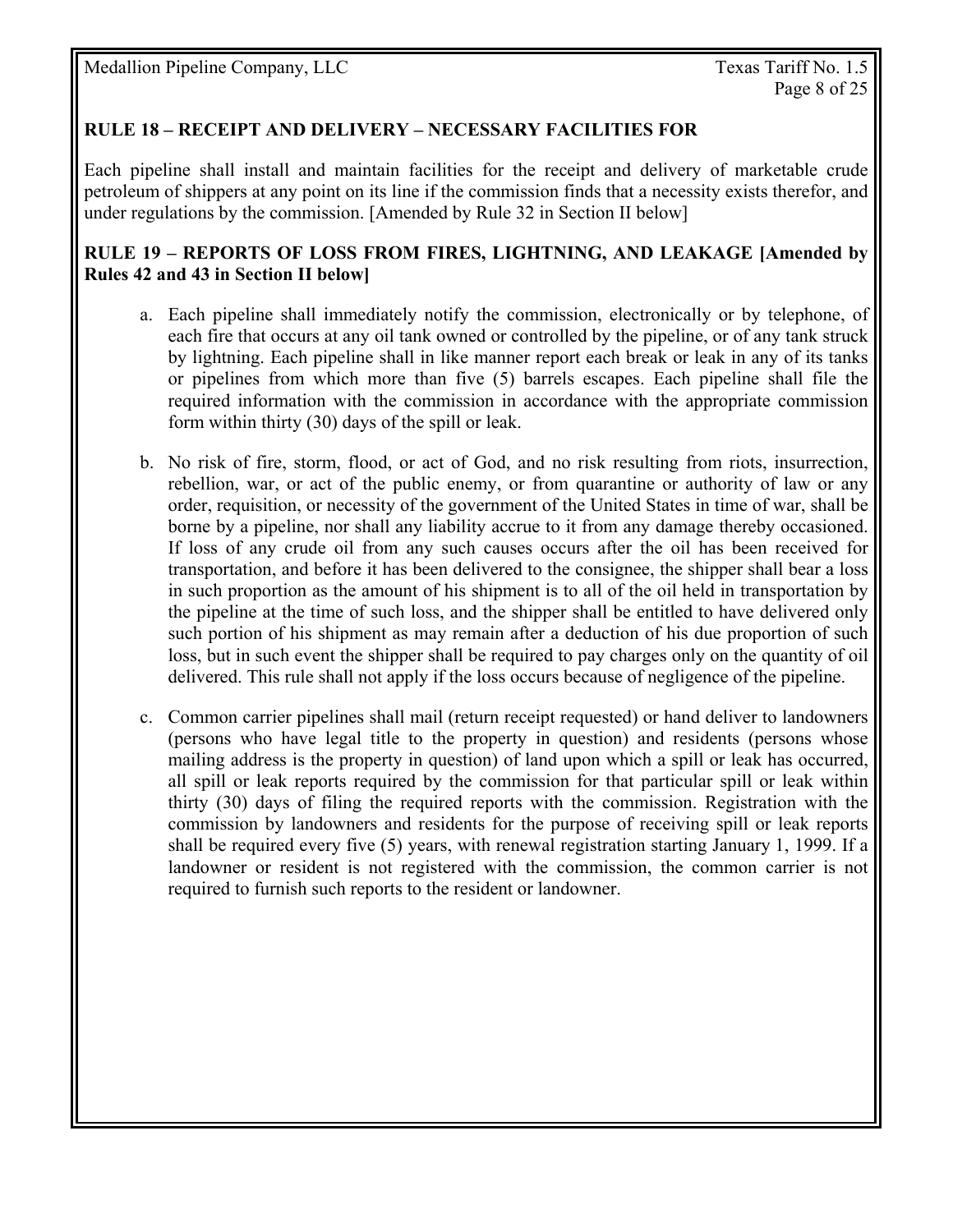## **SECTION II**

## **SUPPLEMENTAL MEDALLION PIPELINE COMPANY, LLC RULES AND REGULATIONS GOVERNING CRUDE PETROLEUM TRANSPORTATION BY PIPELINE**

#### **DEFINITIONS**

#### **RULE 20 – DEFINITIONS**

"**Actual Shipment**" means the volumes of Crude Petroleum physically tendered at an Origin Point by an individual Shipper during a month under the Tariffs.

**[N]** "Affected Segment" means a segment of Carrier's Pipeline impacted by a Proration Event.

"**API**" means the American Petroleum Institute.

"**ASTM**" means the American Society for Testing Materials.

"**Available Capacity**" means the operationally available capacity to Shippers on Carrier's Pipeline or **[C]** a particular segment on Carrier's Pipeline **[N]** an Affected Segment, as applicable.

"**Barrel**" means forty-two (42) U.S. gallons at sixty degrees Fahrenheit (60° F) and zero (0) gauge pressure if the vapor pressure is at or below atmospheric pressure, or at equilibrium pressure if the vapor pressure is above atmospheric pressure.

"**Base Period**" means the previous eighteen (18) months beginning with the nineteenth (19<sup>th</sup>) month prior to the current Proration Month, except that, during the initial eighteen (18) months commencing on the Expansion Effective Date, the Base Period shall be as provided in Rule 31(h). Previous Proration Months, as well as months in which no apportionment was in effect, will be included in the rolling eighteen (18)-month Base Period.

"**Batch,**" "**Batched,**" or "**Batched Shipments"** means transportation of Crude Petroleum that is tendered at the Origin Point pursuant to a TSA in which Shipper has provided or arranged for adequate storage at a location(s) and capacity(ies) which, in Carrier's sole discretion, are sufficient to permit Carrier to physically segregate Shipper's quantities for Delivery.

"**Carrier**" means Medallion Pipeline Company, LLC.

"**Carrier's Pipeline**" means Carrier's Crude Petroleum pipeline facilities originating at the Origin Point(s) and terminating at the Destination Point(s) **[C]** as reflected in the Rates Tariff, as may be amended from time to time.

**[N]** "**Claims**" has the meaning set forth in Rule 44.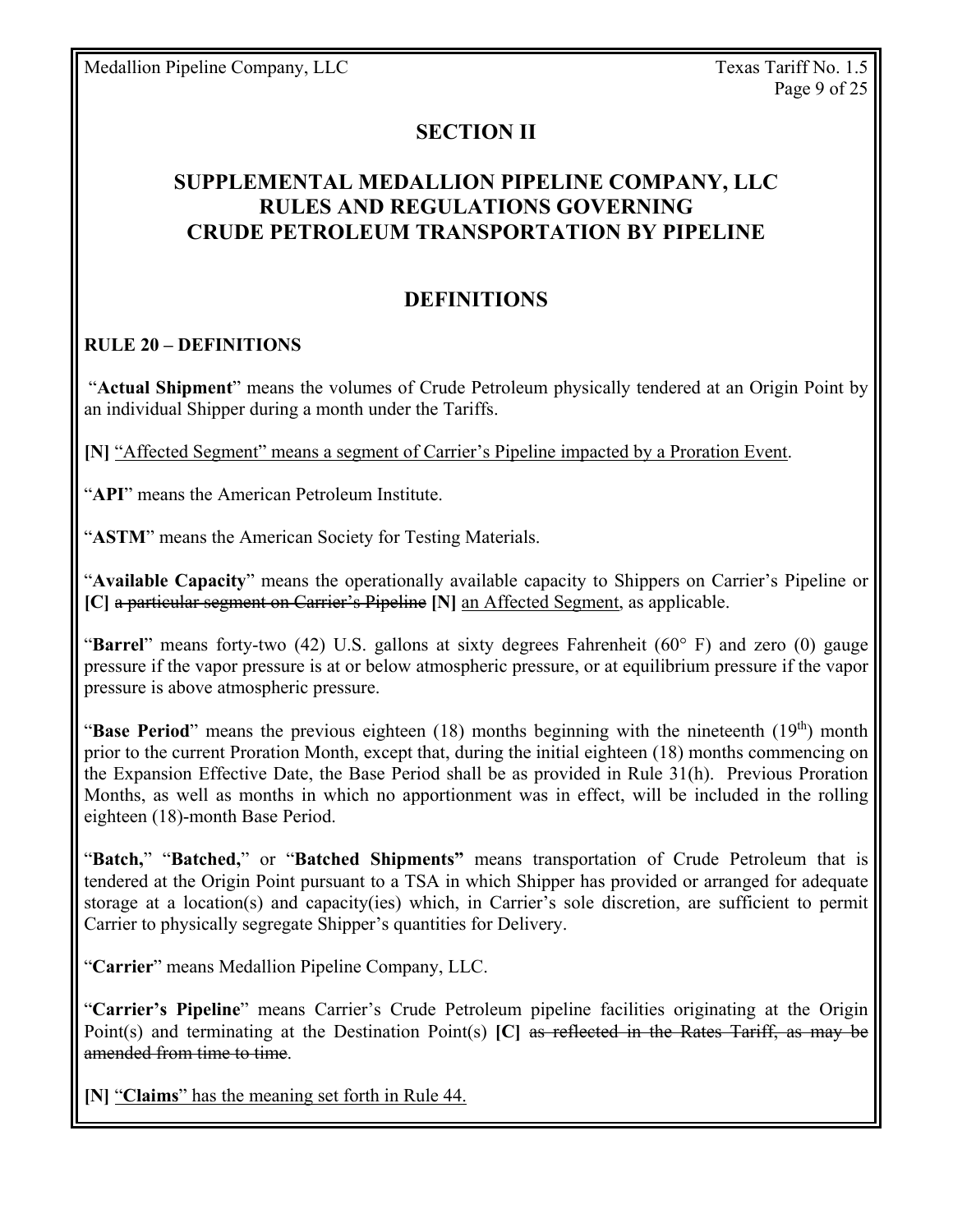"**Committed Firm Shipper**" means a Shipper that has committed to transporting, or paying for the transportation of, certain minimum volumes of Crude Petroleum for a minimum term of years at the rates set forth in the Rates Tariff, each pursuant to the terms of a TSA.

"**Committed Firm Shipper's Excess Volumes**" shall have the meaning set forth in Rule 31(c).

"**Committed Volume**" means the Barrel per day ("bpd") quantity committed to by a Committed Firm Shipper, in accordance with a TSA, multiplied by the number of days in the relevant month.

"**Common Stream**" means Crude Petroleum, Tendered or Received at Carrier's Pipeline and associated facilities as designated in the related tariffs and moved through Carrier's Pipeline, which is commingled or intermixed with other Crude Petroleum of like characteristics and quality. A Common Stream may be made up of one or more Tenders of Crude Petroleum provided that each Tender of Crude Petroleum meets the quality specifications, as set out in Rule 22. Common Streams and characteristics of each shall be determined by Carrier in its sole discretion.

"**Consignee**" means the party that Shipper has authorized to accept the Delivery from Carrier of Crude Petroleum at the Destination Point.

"**Crude Petroleum**" means West Texas Intermediate Light Sweet Crude Oil from oil and gas wells which has not been blended or mixed with other grades of crude oil or "indirect products" (as defined below) and which meet the required specifications established pursuant to Rule 22 of this Tariff. For the avoidance of doubt, Crude Petroleum shall exclude, and Carrier shall not be required to transport, "indirect liquid products of oil or gas wells" sometimes referred to as "indirect products", meaning the liquid products resulting from the operation of gasoline recovery plants, gas recycling plants, condensate or distillate recovery equipment in gas or oil fields, or a mixture of such products.

"**Deficiency Payment**" means a payment to be made by a Committed Firm Shipper, as determined in accordance with a TSA.

"**Delivery,**" "**Deliver,**" "**Deliveries,**" or "**Delivered**" means the transfer of physical and legal custody of Crude Petroleum from Carrier at the Destination Point to Shipper or its Consignee.

"**Destination Point**" means the point(s) of Delivery, as specified in the Rates Tariff.

"**Exempt Volumes**" has the meaning set forth in Rule 31(c).

"**Expansion Effective Date**" has the meaning set forth in Rule 31(h).

"**Gravity**" means gravity determined in accordance with ASTM Designation D-287.

"**In-Transit Point**" means Carrier's point of connection with the facilities of third-party storage providers, including an affiliate of Carrier. The current In-Transit Points on Carrier's Pipeline are at the Colorado City Hub, the Crane Hub, the Garden City Station, the Howard Station, the Midkiff Station, the Midland Hub, and the Santa Rita Station.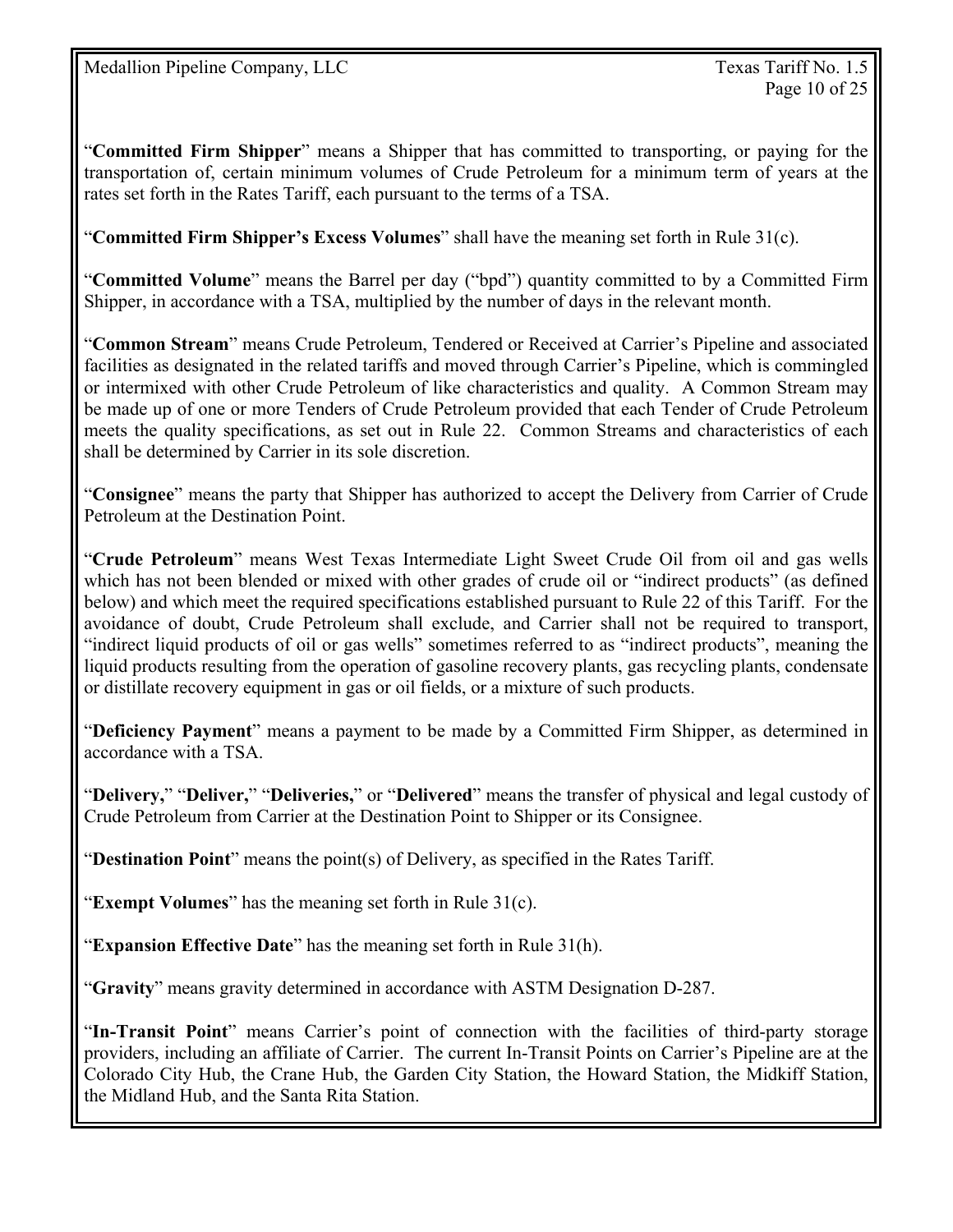"**Joint Tariffs**" means the tariff publications applicable to each Joint Tariff Service, including **[N]** any supplements and revisions thereto, as **[N]** may be filed and maintained by Carrier with the RRC **[N]** from time to time for the transportation of Crude Petroleum **[N]** rendered in intrastate commerce in connection with each of Medallion Delaware Express, LLC and Medallion Midland Gathering, LLC.

"**Joint Tariff Allocated Quantity**" means a quantity determined by multiplying the Joint Tariff Capacity Ratio by the Available Capacity.

"**Joint Tariff Capacity Ratio**" means, as of the time of the determination, a fraction the numerator of which is the Joint Tariff MDQ on the **[W]** affected segment Affected Segment for the Proration Month and the denominator of which is the sum of such Joint Tariff MDQ and the Local Tariff Capacity on the **[W]** affected segment Affected Segment.

"**Joint Tariff MDQ**" means a quantity for the applicable Proration Month equal to the sum of **[C]** each affected **[N]** the Joint **[W]** Tariff's Tariffs' (i) aggregate Shipper MDQs of Acreage Dedication Shippers, and (ii) aggregate Committed Volumes of Volume Commitment Shippers (for purposes of this definition only, the terms "Shipper MDQs", "Acreage Dedication Shippers", "Committed Volume" and "Volume Commitment Shippers" shall have the meaning set forth in the Joint Tariffs).

"**Joint Tariff Service**" means the transportation **[W]** services available to Joint Tariff Shippers pursuant to the terms of the then-effective Joint Tariffs.

"**Joint Tariff Shipper**" means a person that transports Crude Petroleum pursuant to **[N]** one or more of the Joint Tariffs.

"**Local Tariff Allocated Quantity**" means a quantity equal to the Available Capacity less the Joint Tariff Allocated Quantity.

"**Local Tariff Capacity**" means the aggregate capacity between each Origin Point and Destination Point on Carrier's Pipeline as set forth in each Petition for Declaratory Order filed with the FERC, less the Joint Tariff MDQ.

"**Local Tariff Service**" means the transportation service available to Shippers under the terms of the Rates Tariff and **[N]** the Rules and Regulations Tariff for service on Carrier's Pipeline as filed and maintained by Carrier with the RRC for the transportation of Crude Petroleum in intrastate commerce.

"**Make-Up Volumes**" means Barrels for which a Deficiency Payment has been paid and that are nominated by a Committed Firm Shipper for transportation in a subsequent month in accordance with a TSA.

"**New Shipper**" means, for purposes of prorationing in Rule 31, any Shipper who does not qualify as a Committed Firm Shipper or Regular Shipper.

"**Nomination**" or "**Tender**" means any offer by a Shipper to Carrier of a stated quantity of Crude Petroleum for transportation from the Origin Point to the Destination Point in accordance with this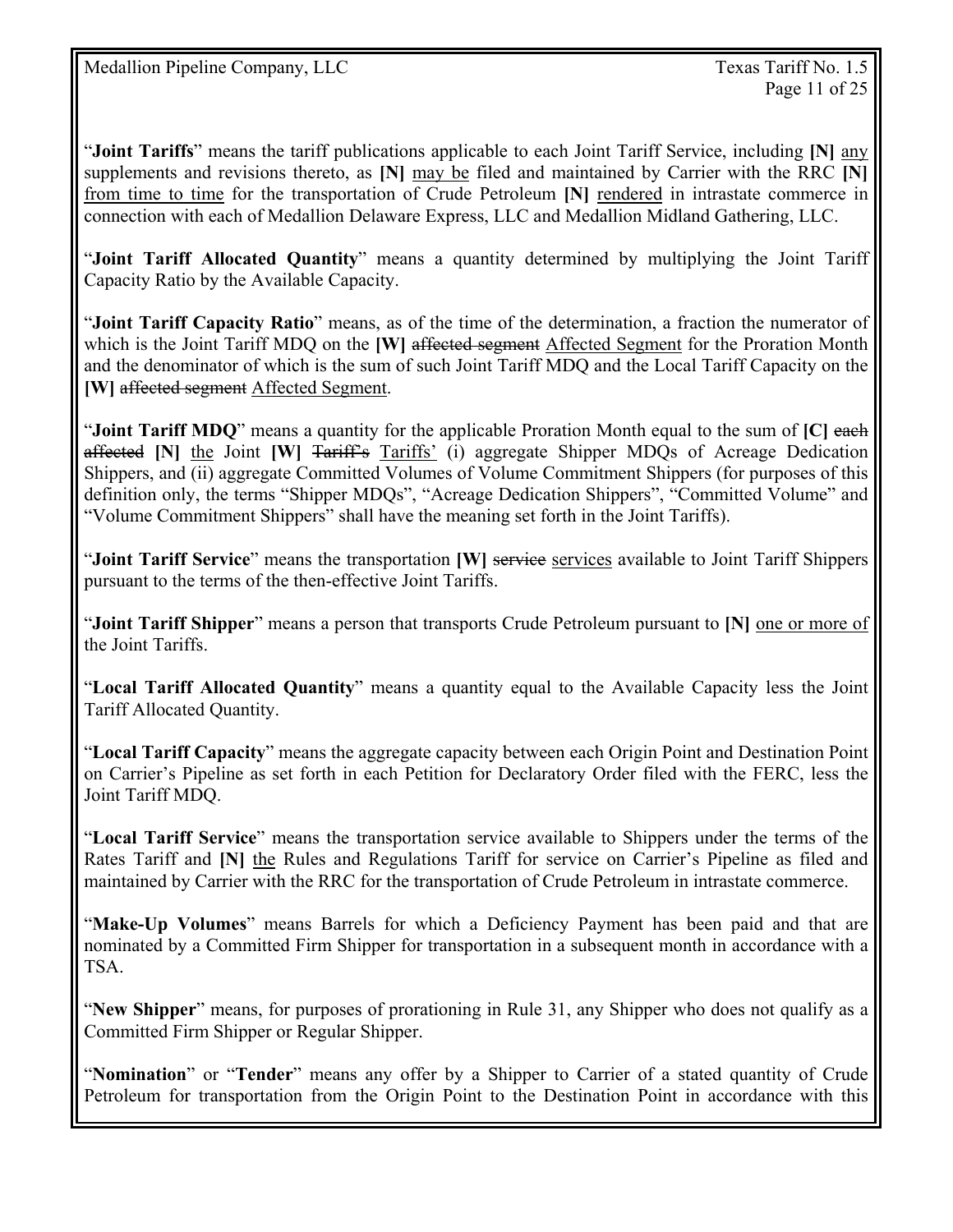Tariff. The definition of "**Nomination**" includes a late or revised Nomination submitted by a Shipper under Rule 27, and a Nomination for in-transit storage submitted by a Shipper under Rule 33, to the extent such Nomination is accepted by Carrier pursuant to Rule 27 or Rule 33, as applicable.

**[N]** "**Obligations**" has the meaning set forth in Rule 39.

"**Origin Point**" means the points of Receipt, as specified in the Rates Tariff.

**[N]** "**Proration Event**" means an event that occurs when, based upon all valid Nominations submitted by Shippers in compliance with this Tariff and by Joint Tariff Shippers in compliance with the Joint Tariffs, Carrier determines that the total volumes nominated by all Shippers and Joint Tariff Shippers for shipment on Carrier's Pipeline or a pipeline segment thereof exceed the Available Capacity of Carrier's Pipeline or a pipeline segment thereof.

"**Proration Month**" refers to a month when **[C]** , based upon all valid Nominations submitted by Shippers in compliance with this Tariff and the Joint Tariffs, Carrier determines that the total volumes nominated by all Shippers and Joint Tariff Shippers for shipment on Carrier's Pipeline or a pipeline segment thereof during that month exceed the Available Capacity of Carrier's Pipeline or a pipeline segment thereof [N] a Proration Event occurs.

"**Rates Tariff**" means that publication within Carrier's Tariff that sets forth the local and proportional rates applicable to the transportation of Crude Petroleum by Carrier and that makes specific reference by Texas Tariff number to this Rules and Regulations Tariff **[N]** , as filed with the RRC and as may be supplemented and amended from time to time.

"**Receipt,**" "**Receive,**" or "**Received**" means the transfer of physical and legal custody of Crude Petroleum from Shipper to Carrier at the Origin Point for transportation.

"**Regular Shipper**" means, for purposes of prorationing in Rule 31, (i) an Uncommitted Shipper meeting the eligibility requirements in Rule 31(e), and (ii) a Committed Firm Shipper, but only to the extent of any volumes in excess of its Committed Volumes.

"**Remaining Available Capacity**" means for each Proration Month, the **[C]** capacity **[N]** portion of the Local Tariff Allocated Quantity remaining after the satisfaction of all Exempt Volumes nominated as set forth in Rule 31(c).

"**RRC**" means the Railroad Commission of Texas.

"**Rules and Regulations Tariff**" means this Tariff; specifically, that publication within Carrier's Tariff that sets forth the rules and regulations that govern the Local Tariff Service, as filed with the RRC and as may be supplemented and amended from time to time.

"**Shipper**" means the party that arranges with Carrier for the gathering or transportation of Crude Petroleum pursuant to the terms of this Tariff.

"**Tender**" has the meaning set forth in the definition of Nomination.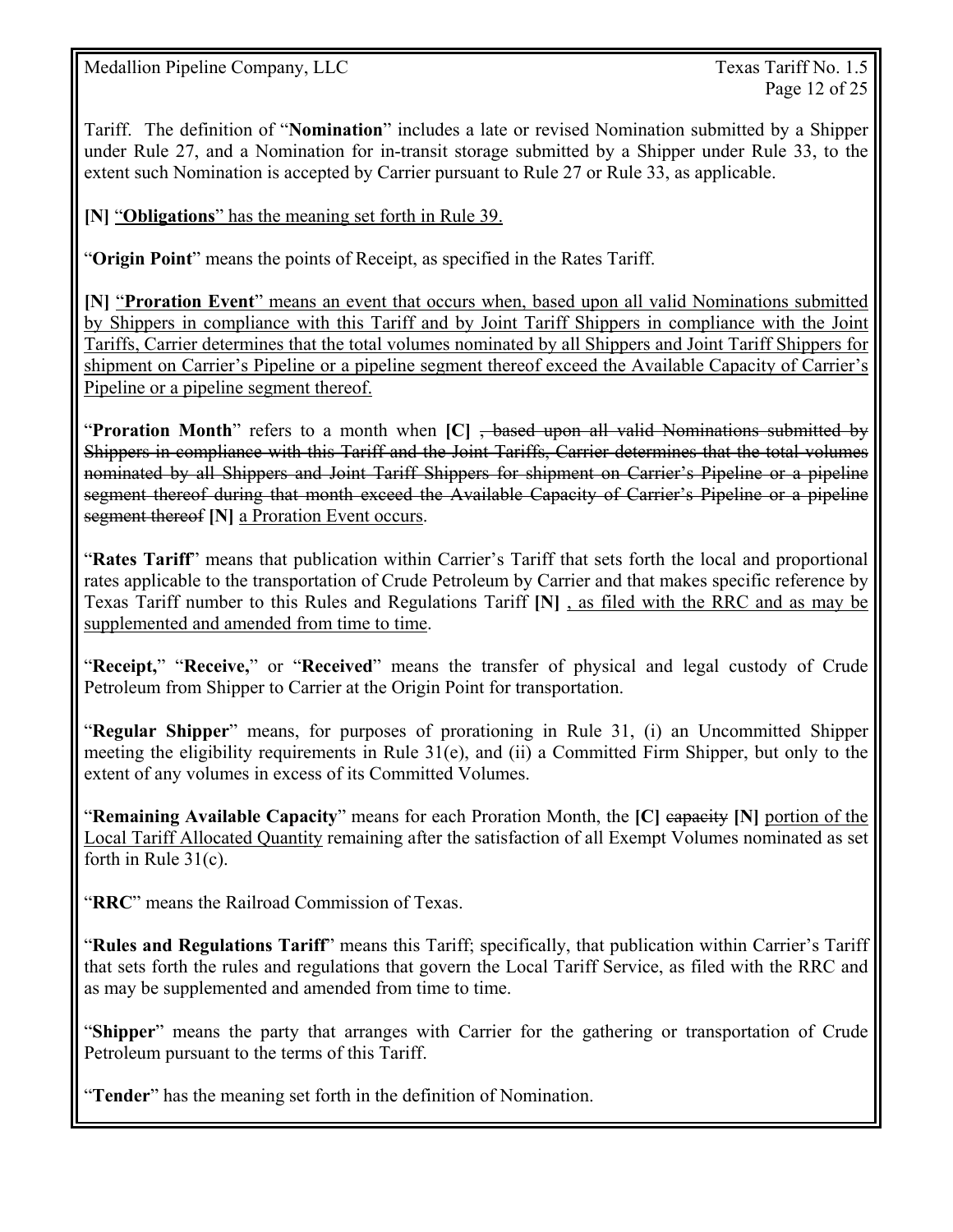"**TSA**" means a Transportation Service Agreement executed by Carrier and a Committed Firm Shipper, entered into as a result of an open season conducted by Carrier.

"**TSA Committed Capacity**" means the barrel per day capacity equal to the aggregate Committed Volumes pursuant to all Committed Firm Shippers' TSAs in effect during the month of prorationing.

"**Uncommitted Shipper**" means a Shipper that has not executed a TSA.

## **COMMODITY DESCRIPTION AND MEASUREMENT**

## **RULE 21 – COMMODITY**

The Carrier is engaged in the transportation of Crude Petroleum and will not accept any other commodity for transportation, except as provided herein.

#### **RULE 22 – CRUDE PETROLEUM QUALITY SPECIFICATIONS AND RESTRICTIONS**

Crude Petroleum shall be accepted for transportation only when such Crude Petroleum meets the following quality specifications. These specifications shall apply to each Barrel of a Shipper's Nomination and not be limited to the composite sample of the Nomination:

- (a) API Gravity of between thirty six degrees  $(36^{\circ})$  and forty four degrees  $(44^{\circ})$ ;
- (b) the true vapor pressure of such volumes does not exceed 11 psia or result in Carrier's noncompliance with federal, state, or local requirements regarding hydrocarbon emissions;
- (c) has a Reid vapor pressure less than 9.0 psia at a temperature of one hundred degrees Fahrenheit (100° F);
- (d) basic sediment, water, and other impurities of one percent (1%) or less;
- (e) temperature of one hundred and twenty degrees Fahrenheit (120° F) or less;
- (f) the sulfur content does not exceed forty five hundredths of one percent  $(0.45\%)$  by weight;
- (g) readily susceptible to transportation through Carrier's existing facilities; and
- (h) will not materially affect the quality of other shipments or cause disadvantage to other Shippers or Carrier.

Carrier may waive the foregoing specifications on a not unduly discriminatory basis where, in Carrier's sole judgment, the Receipt of any affected Barrels at particular Origin Points would not i) adversely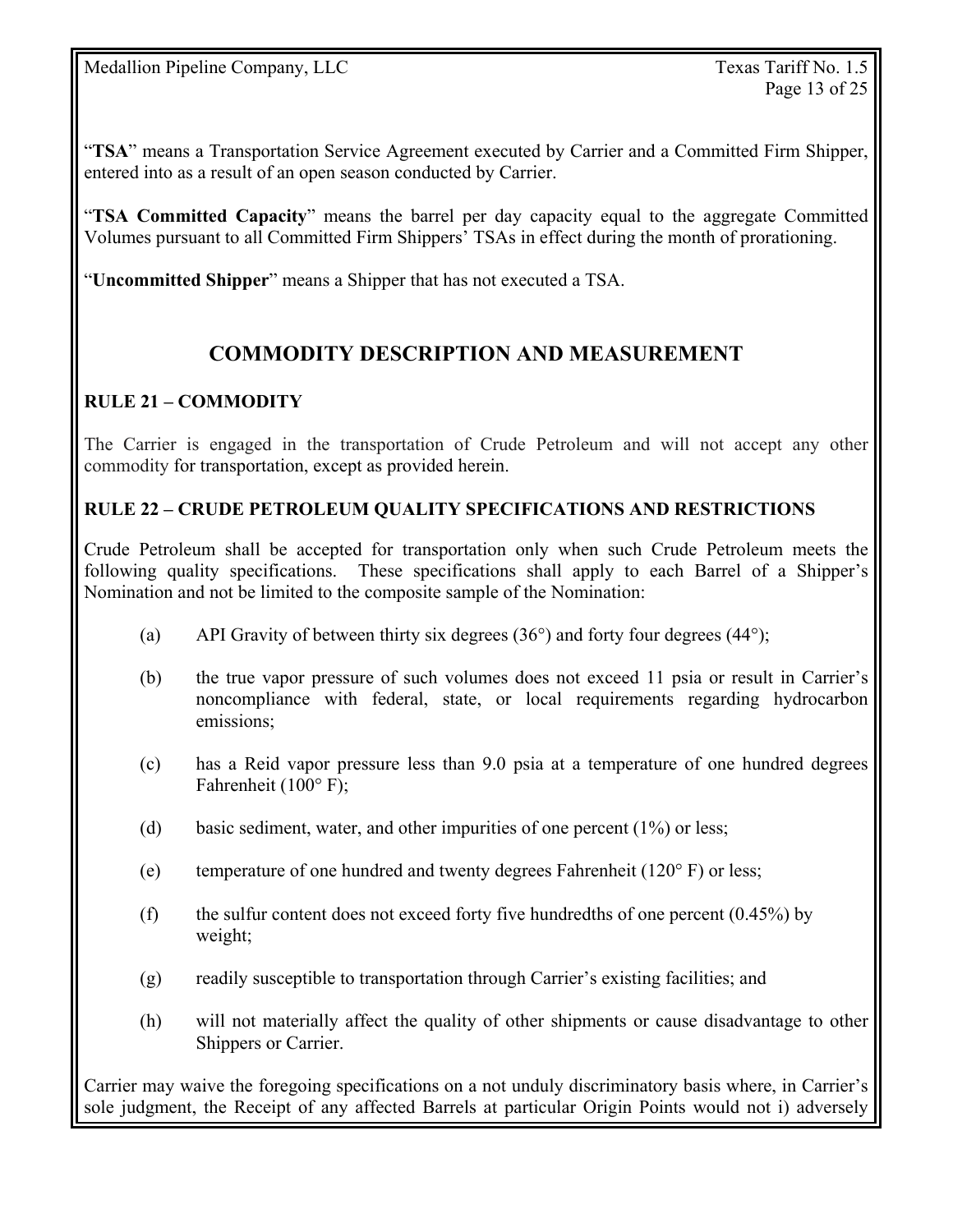Page 14 of 25

impact the ability of the Common Stream to remain within the foregoing quality specifications or, if not in compliance with such quality specifications, adversely impact the ability of Deliveries to the affected Destination Points to satisfy the tariff quality specifications of directly connected downstream pipeline carriers (including the requirements of the connection agreements entered into with such carriers), and ii) otherwise adversely impact Carrier's Pipeline or its operations.

Carrier reserves the right to reject Crude Petroleum that, in its sole discretion, does not meet the quality specifications referenced above. In addition, Carrier shall reject Crude Petroleum containing contaminants including, but not limited to, chemicals such as chlorinated and/or oxygenated hydrocarbons and/or heavy metals such as lead and/or vanadium. Carrier reserves the right to reject Crude Petroleum if, in its sole discretion, Deliveries of such quantities would not meet the tariff quality specifications (including the requirements of the connection agreements entered with such carriers) of the directly interconnected downstream pipelines listed in Carrier's currently-effective Rates Tariff. Where the transportation service nominated by a Shipper is effectuated by Carrier through backhaul, displacement, and/or exchange, Carrier's determination of whether Receipts from such Shipper satisfy the quality specifications herein may be based upon the actual physical delivery path rather than the nominated delivery path.

Carrier may, at its discretion, require, approve, or reject Crude Petroleum containing, or the injection into Crude Petroleum of, corrosion inhibitors, viscosity or pour point depressants, drag reducing agent, or other such additives in the Crude Petroleum to be transported.

If Crude Petroleum is accepted from third-party owned tankage, settled bottoms in such tanks must not be above a point six inches (6") below the bottom of the pipeline connection with the tank.

Carrier reserves the right to reject Crude Petroleum, in its sole discretion, if Shipper or Consignee has failed to comply with applicable laws, rules, and regulations made by government authorities regulating shipment of Crude Petroleum**.**

If, upon investigation, Carrier determines that Shipper has delivered contaminated Crude Petroleum or Crude Petroleum which otherwise fails to comply with the specifications set forth above, Carrier may exclude Shipper from further entry into applicable segments of Carrier's Pipeline until Shipper is able to comply with the quality specifications referenced above, as determined by Carrier in its sole discretion. Carrier reserves the right to dispose of any contaminated Crude Petroleum in its pipeline. Disposal, if necessary, may be made in any reasonable commercial manner, and any liability associated with the contamination or disposal of any Crude Petroleum shall be borne by the Shipper introducing the contaminated Crude Petroleum into Carrier's Pipeline**.**

Carrier may, from time to time, undertake to transport other or additional grades of crude petroleum to the extent Carrier elects, in its sole discretion, to offer such transportation by employing Batched Shipments. If, in Carrier's sole discretion, sufficient quantities are not nominated or facilities are not available to justify continued transportation of other or additional grades, Carrier may, after giving reasonable notice to Shippers who may be affected, cease transporting particular grades of crude petroleum.

Carrier may inject indirect products into Carrier's Pipeline to facilitate the efficient operation of Carrier's facilities.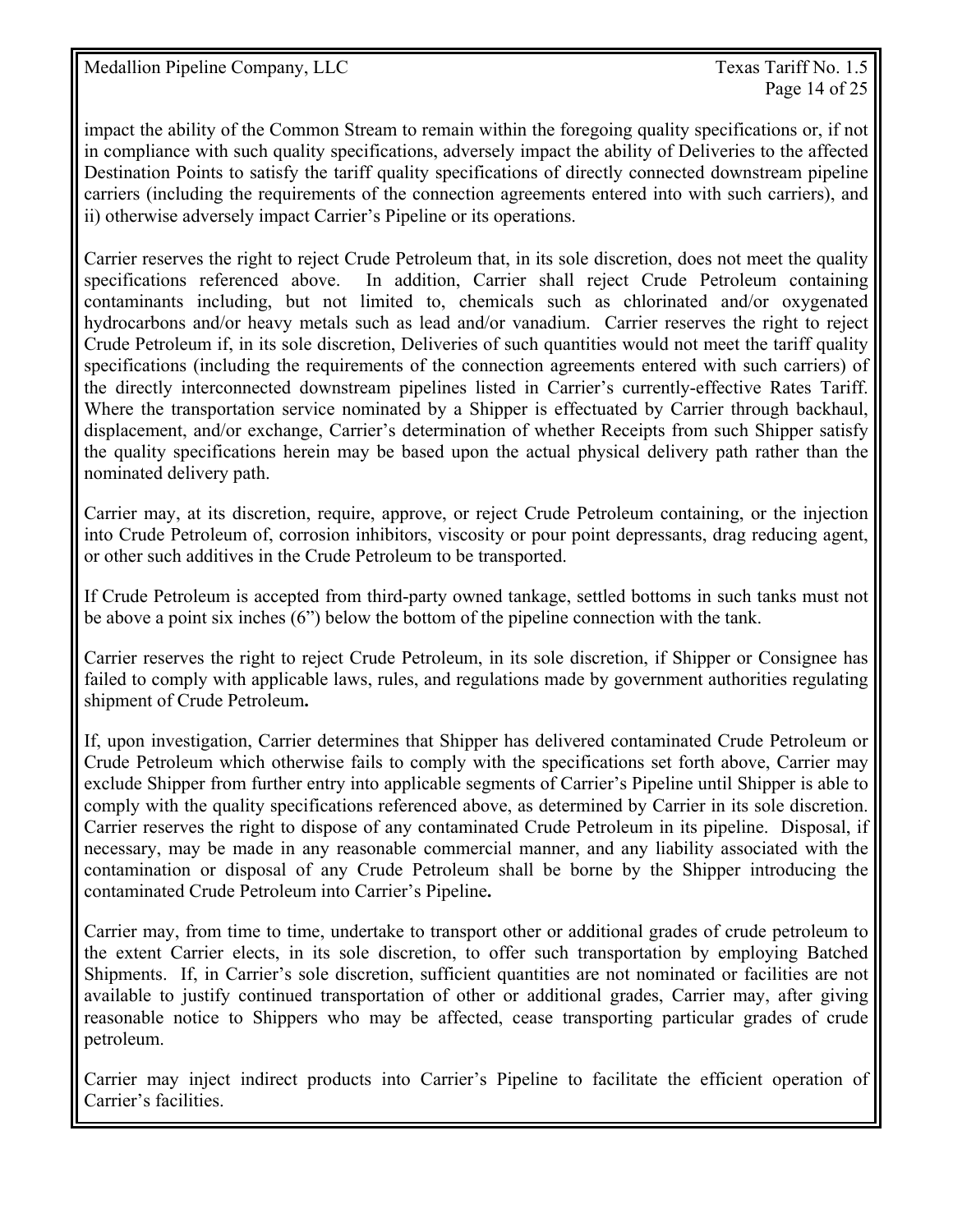## **RULE 23 – TESTING AND MEASURING**

Prior to or during Receipt of Crude Petroleum for transportation, and prior to or during release thereof for Delivery, such quantities of Crude Petroleum shall be measured and tested by a representative of Carrier. Crude Petroleum will be measured by metering.

All shipments tendered to Carrier for transportation shall be metered by a representative of Carrier prior to, or at the time of, Receipt from Shipper. Shipper or Consignee shall have the option of being present or represented during the testing or metering. The results of such testing or metering shall be final.

#### **RULE 24 – DEDUCTIONS AND ADJUSTMENTS**

In measuring the quantity of Crude Petroleum Received and Delivered, corrections shall be made from volumes at actual or observed temperature to volumes at sixty degrees Fahrenheit ( $60^{\circ}$  F) and for pressure to 14.696 psia. Quantities shall be corrected for this purpose by use of applicable API-ASTM volume correction factor tables.

For all shipments of Crude Petroleum, a deduction of two-tenths of one percent (0.2%) will be made to cover evaporation, interface losses, and other normal losses during transportation. Carrier, in addition, will deduct the full amount of sediment, water, and other impurities. The net balance, after applicable deduction, will be the quantity deliverable by Carrier.

#### **RULE 25 – VOLUMETRIC ADJUSTMENT**

Any volumetric difference between Receipts from Shipper and Deliveries to Shipper or Consignee during a current month as a result of scheduling will be adjusted in the following month without any further liability to Carrier, taking into consideration all prior deductions allowed pursuant to the rules and regulations contained herein.

#### **RULE 26 – VARIATIONS IN QUALITY AND GRAVITY AND OFFSET OF COMMON STREAM CRUDE PETROLEUM**

(a) **Delivery of Types of Crude Petroleum**. Carrier is not obligated to Deliver the identical Crude Petroleum Received by Carrier. Carrier shall not be liable for any consequence related to the mixing of Crude Petroleum tendered into the Common Stream; provided, however, Carrier shall endeavor to Deliver from its common stock Crude Petroleum that is in conformance with the specifications set forth in Rule 22. For Batched Shipments, Carrier shall not be liable for any change in quality and/or Gravity that may occur to Crude Petroleum during transportation of Batches.

#### (b) **Conditions Applicable to Crude Petroleum**

 (i) The acceptance of Crude Petroleum for transportation shall be on the condition that such Crude Petroleum shall be subject to such changes in Gravity, in quality, and in value as may result from its mixture in transit with other Crude Petroleum in the Carrier's Pipeline and tanks; and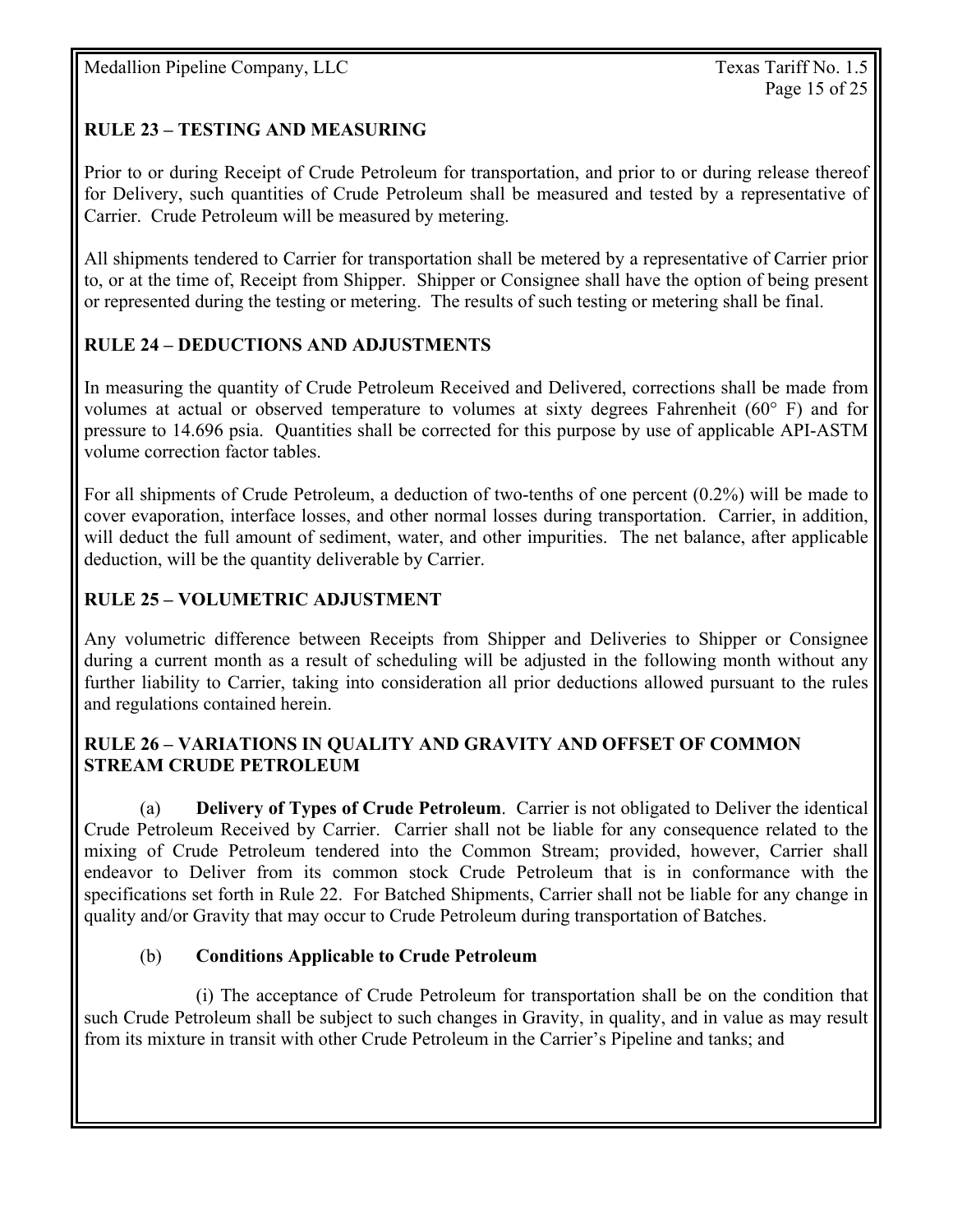(ii) Carrier is not liable for any loss or damage resulting from an alteration in Gravity or quality of Crude Petroleum transported by Carrier, unless the loss or damage occurs because of the gross negligence of Carrier.

 (c) CARRIER MAKES NO WARRANTY AS TO MERCHANTABILITY, FITNESS FOR A PARTICULAR PURPOSE, OR ANY OTHER WARRANTY OR REPRESENTATION WITH RESPECT TO THE GRADE OR QUALITY OF CRUDE PETROLEUM TRANSPORTED UNDER THIS TARIFF.

 (d) **Common Stream Crude Petroleum – Interconnecting Carriers**. When both receipts from and deliveries to an interconnecting pipeline of substantially the same grade of Crude Petroleum are scheduled at the same interconnection, Carrier reserves the right, with the cooperation of the operator of the interconnecting pipeline, to offset like volumes of such Common Stream Crude Petroleum in order to avoid the unnecessary use of energy which would be required to physically pump the offsetting volumes. When this right is exercised, Carrier will make the further deliveries for the Shipper involved from Carrier's Common Stream Crude Petroleum.

## **PRE-SHIPMENT REQUIREMENTS AND PROCEDURES**

#### **RULE 27 – TENDER**

Shippers desiring to offer Crude Petroleum for transportation shall make a Nomination to Carrier by submitting, on Carrier's prescribed Notice of Shipment form**,** a separate Nomination for each calendar month on or before the fifteenth  $(15<sup>th</sup>)$  day of the preceding month or the nomination deadline of the applicable downstream carrier, whichever is earlier. The prescribed Notice of Shipment form, in addition, must provide a verification that the Shipper intends, after Delivery to the Destination Point, its quantities will not be transported by other carriers (including by pipeline, rail, and/or water) across state lines to its ultimate destination and, therefore, the transportation on Carrier's Pipeline is intrastate in nature and subject to this Tariff. If transportation capacity is available and operating conditions permit, Carrier, in its sole discretion, and on an equitable and non-discriminatory basis, taking into account the rights of different classes of Shippers, may accept late or revised Nominations for Crude Petroleum for transportation after the fifteenth  $(15<sup>th</sup>)$  day of the month preceding the month during which the transportation under the Nomination is to begin, including late or revised Nominations during the month in which the transportation has already begun.

Carrier shall not be obligated to accept Nominations from any Shipper unless such Shipper, upon request from Carrier, provides written third-party verification, in a form and substance satisfactory to Carrier in its sole discretion, that supports such Shipper's Nomination as in compliance with the requirements of this Tariff including, but not limited to, confirmation that the quantities nominated by Shipper are reasonable estimates of the quantities Shipper is capable of tendering for transportation, and that Shipper has provided, or arranged for access to, equipment and facilities capable of satisfactorily delivering to the Origin Point and receiving at the In-Transit Point or the Destination Point the quantities Tendered for transportation. Carrier shall not be obligated to accept a Shipper's Crude Petroleum where such verification is unacceptable to Carrier, including where a directly interconnected downstream pipeline (or other facility operator) nominated by Shipper (i) does not confirm Shipper's Nomination, in whole or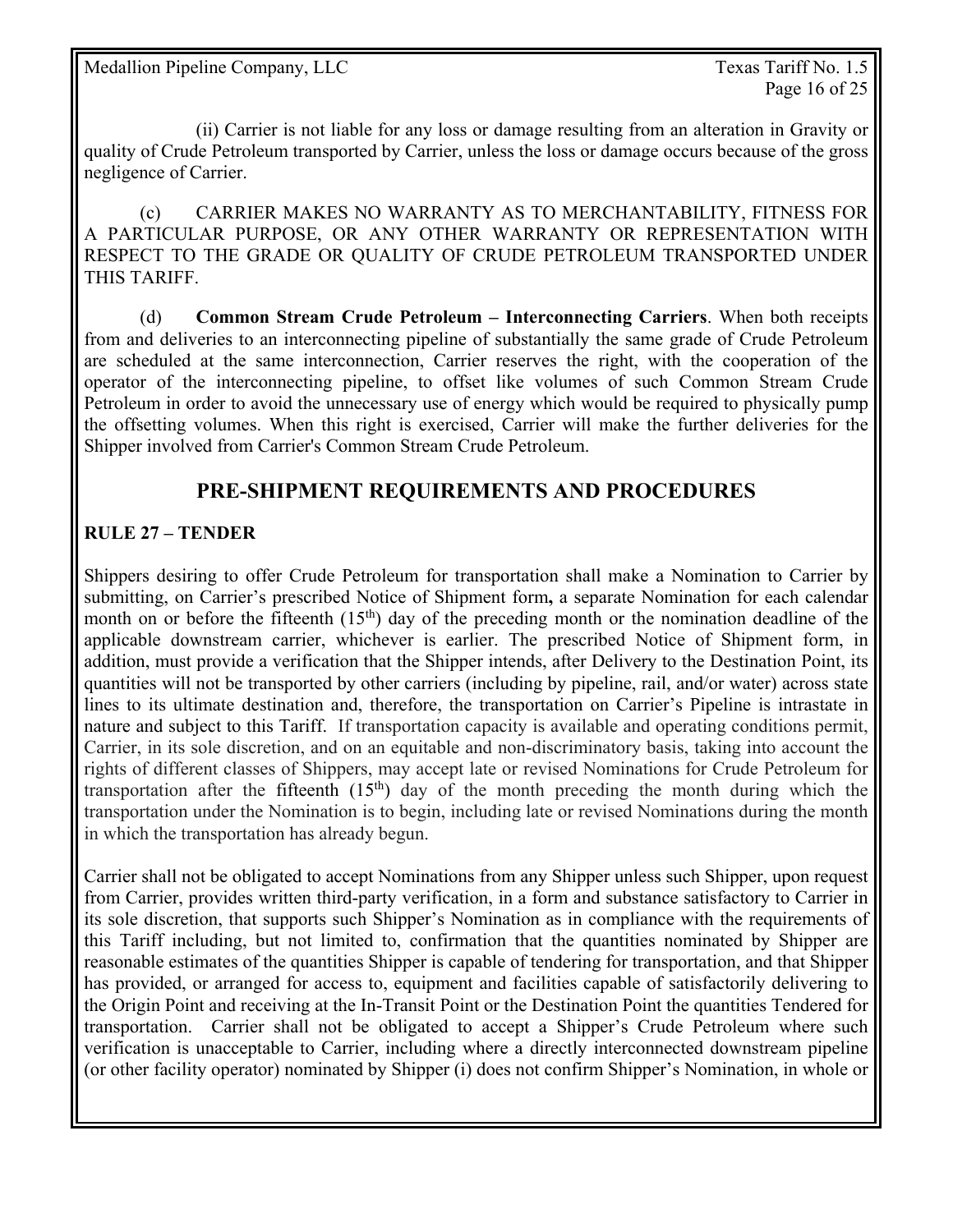in part, and/or (ii) subsequently during the month in question, reduces Shipper's previously confirmed nomination on the downstream facilities.

If, during a month in which Nominations have not been prorated pursuant to Rule 31, Carrier determines that an Uncommitted Shipper is not tendering the quantities that it has nominated for that month, then Carrier reserves the right to reduce such Shipper's Nomination accordingly for the balance of such month.

### **RULE 28 – CREDITWORTHINESS OF SHIPPER**

Upon the request of Carrier, all prospective and existing Shippers must submit sufficient financial information to establish creditworthiness. The creditworthiness requirements for Committed Firm Shippers shall be as set forth in the TSAs. For Uncommitted Shippers, if in Carrier's sole discretion, a prospective Shipper is not creditworthy, or if a current Shipper's credit deteriorates, Carrier may require such Shippers to provide financial assurances, including, but not limited to: (i) prepayment of transportation charges; (ii) a guaranty in an amount sufficient to ensure payment to Carrier of all such costs and charges that could reasonably accrue, in a form and from a third party acceptable to Carrier; (iii) a letter of credit from an appropriate financial institution in a form acceptable to Carrier and in an amount sufficient to ensure payment to Carrier of all costs and charges that could reasonably accrue; or (iv) such other enforceable collateral security, including but not limited to, security agreements over assets of Shipper, in a form acceptable to Carrier.

Carrier shall not be obligated to accept Crude Petroleum, or a Nomination, for transportation from an existing or prospective Shipper if the Shipper or prospective Shipper fails to provide financial assurances within two (2) days of Shipper's receipt of Carrier's written request for such assurances.

#### **RULE 29 – TITLE**

A Tender for shipment shall constitute a warranty by Shipper that it has unencumbered title thereto, or the unencumbered right to ship such Crude Petroleum, but acceptance shall not be deemed a representation by Carrier as to title or right. Carrier reserves the right to reject on a non-discriminatory basis any Crude Petroleum tendered for shipment that may be involved in litigation, the title or right to which may be in dispute, or that may be encumbered by lien or charge of any kind, except to the extent that Shipper submits either satisfactory proof of unencumbered title or right or a satisfactory indemnity bond.

#### **RULE 30 – QUANTITIES**

Carrier may take Receipt or make Delivery of Crude Petroleum in quantities of not less than five hundred (500) bpd aggregate from one or more Shippers. Carrier reserves the right to take Receipt or make Delivery of less than five hundred (500) bpd of Crude Petroleum, if such quantity can be consolidated with other Crude Petroleum such that Carrier can make a single Delivery of not less than five hundred (500) bpd.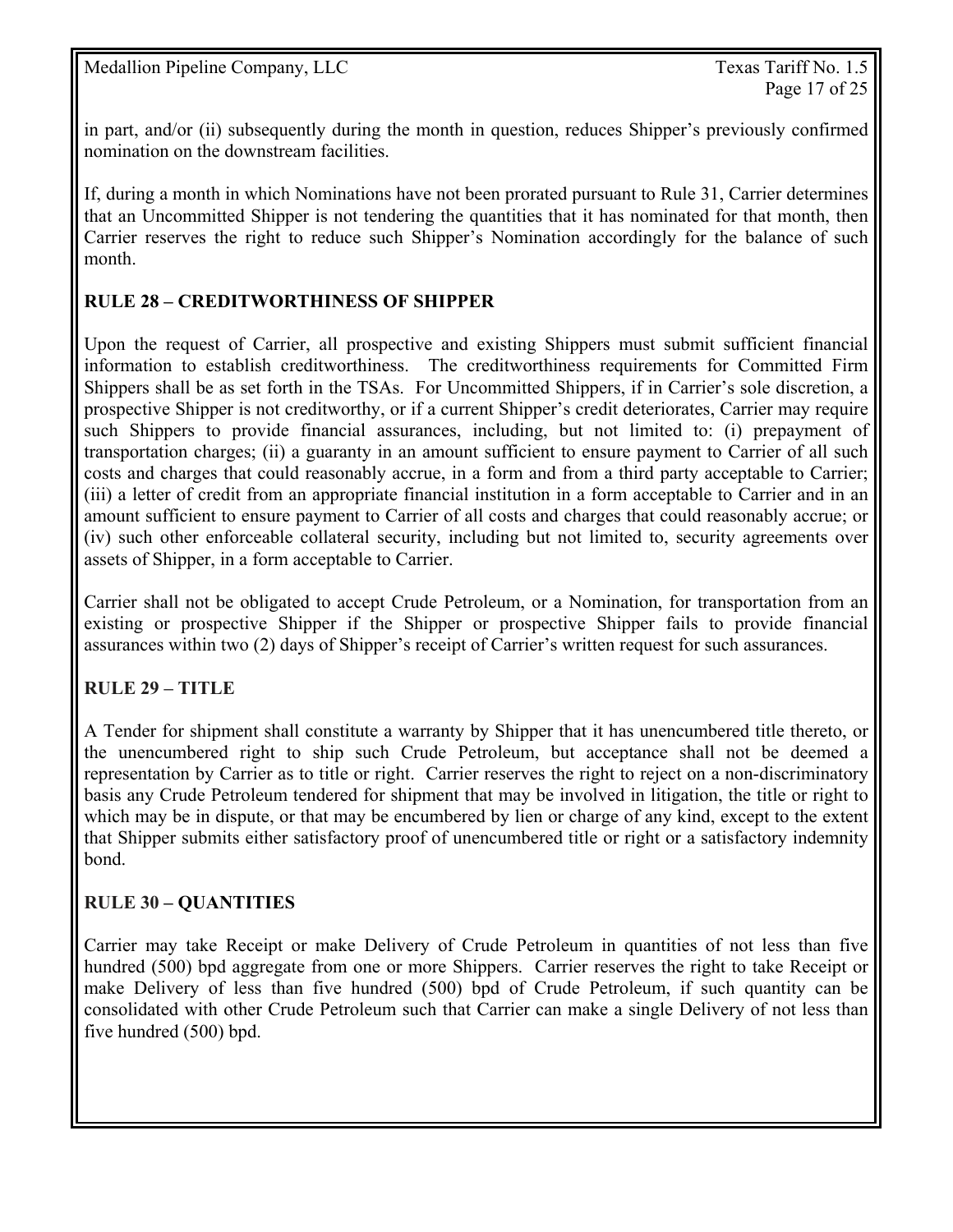If a Committed Firm Shipper fails to tender a volume of Crude Petroleum equal to its Committed Volume, it shall pay to the Carrier the Deficiency Payment, which payment shall be equal to the shortfall in the volume tendered multiplied by the applicable rate in its TSA.

#### **RULE 31 – PRORATIONING OF PIPELINE CAPACITY**

 (a) **Prorationing**. When a Proration Month occurs, Available Capacity will be apportioned among all valid Shipper Nominations on the basis set forth in Rule 31(b)-(i).

(b) **Division of capacity between Local and Joint Tariff Services**. If **[C]** the Proration Month occurs on a segment of Carrier's system **[N]** an Affected Segment is used to provide **[N]** any Joint Tariff Service, the Available Capacity on **[W]** the such **[W]** affected segment Affected Segment will first be **[C]** divided **[N]** apportioned between **[W]** each the Joint Tariff Service **[C]** being provided on such segment **[N]** as a class and the Local Tariff Service. The **[C]** affected Joint Tariff Service **[N]** class will be allocated capacity equal to the Joint Tariff Allocated Quantity and the Local Tariff Service will be allocated capacity equal to the Local Tariff Allocated Quantity. The Local Tariff Allocated Quantity shall be divided among shipper classes in accordance with Rule  $31(c) - (h)$  below.

 (c) **Exempt Volumes**. Each Committed Firm Shipper's Committed Volumes are exempt from the prorationing procedures set forth in this Rule 31 ("Exempt Volumes"). If a Committed Firm Shipper's Nominations during a Proration Month are less than its Committed Volumes, the Committed Firm Shipper's Exempt Volumes for that month will be limited to the amount of its Nominations. If the total of all Committed Firm Shippers' aggregate Nominations is less than the TSA Committed Capacity, then a Committed Firm Shipper's Make-Up Volumes will be accepted up to the remaining TSA Committed Capacity during the term of such Committed Firm Shipper's TSA; provided that, in the event the total Nominations by Committed Firm Shippers of Make-Up Volumes exceeds the remaining TSA Committed Capacity, Carrier will adjust the Nominations of Make-Up Volumes on a pro rata basis. Otherwise, any Make-Up Volumes above the TSA Committed Capacity as well as Committed Firm Shipper volumes in excess of Committed Volumes (other than the Make-Up Volumes) (collectively, "Committed Firm Shipper's Excess Volumes"), shall be treated as volumes nominated by a Regular Shipper, as described in Rule 31(d) below.

 (d) **Division of capacity between Shipper classes**. For each Proration Month, the Remaining Available Capacity shall be divided between Regular Shippers and New Shippers. Generally, as described in this section, up to ten percent (10%) of the Remaining Available Capacity shall be allocated first to New Shippers, and at least ninety percent (90%) of the Remaining Available Capacity shall be allocated to Regular Shippers in proportion to their usage during the Base Period.

#### (1) **New Shippers**

- a) **Availability of capacity**. Not more than ten percent (10%) of the Remaining Available Capacity shall be made available to New Shippers as a class.
- b) **Allocation**. **[N]** When the Nominations made by New Shippers exceed ten percent (10%) of the Remaining Available Capacity, each New Shipper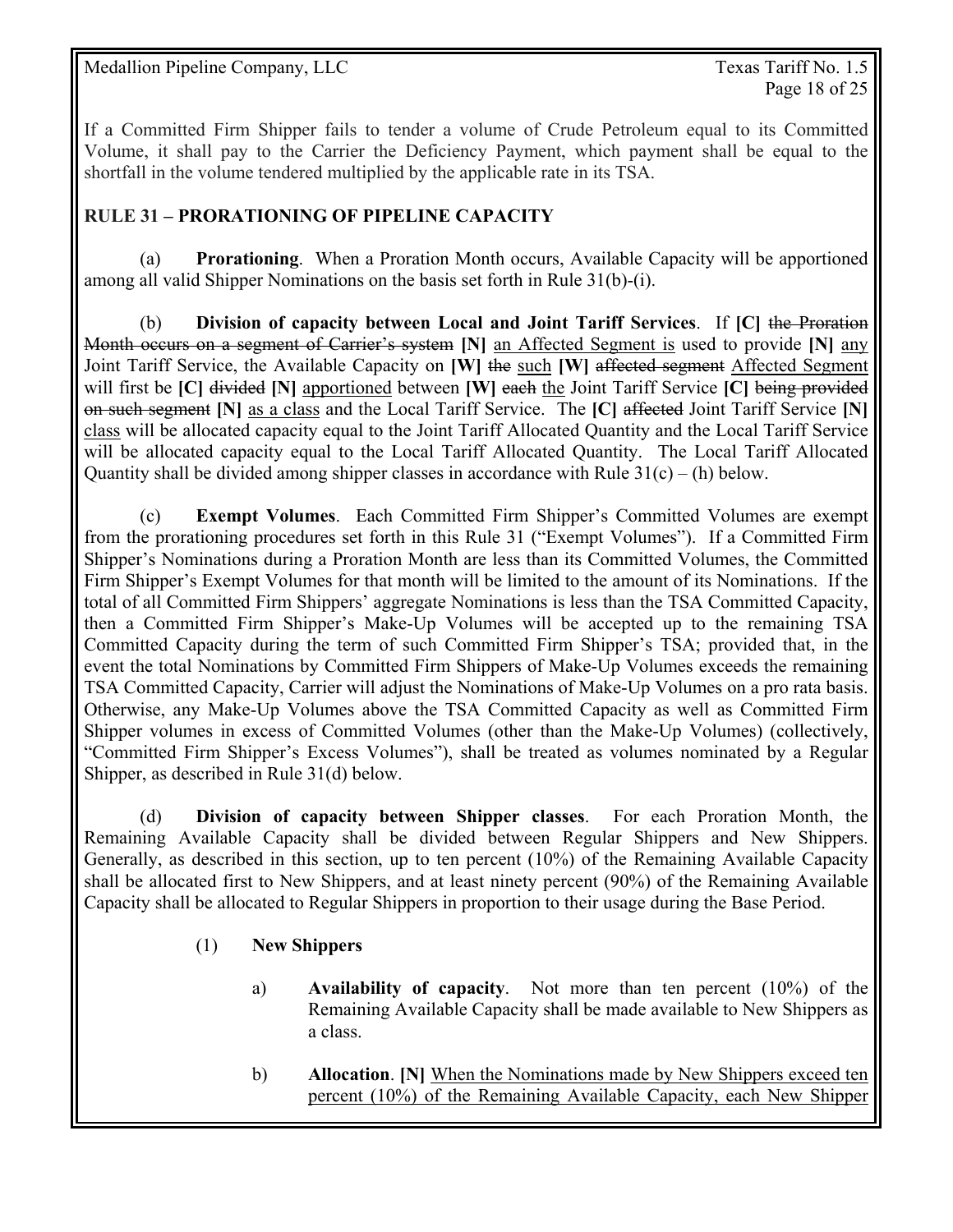will receive a pro rata portion of the ten percent (10%) of the Remaining Available Capacity based on its Nominations. **[C]** Each New Shipper will be allocated, subject to Rule 34, a share of the capacity available to all New Shippers equal to the least of: (i) Nominations; (ii) ten percent (10%) of the Remaining Available Capacity of Carrier's Pipeline, divided by the number of New Shippers who nominated volumes for shipment during the Proration Month; or (iii) one-fifth of 10% (2.0%) of the Remaining Available Capacity of the Carrier's Pipeline for the Proration Month. Any unused capacity allocated to New Shippers will become available for allocation among the Regular Shippers.

## (2) **Regular Shippers**

a) **Availability of capacity**. The remainder of the Remaining Available Capacity will be available to any Regular Shipper that submitted valid Nominations for the Proration Month. A Committed Firm Shipper shall have Regular Shipper status for its Nominations in excess of Exempt Volumes **[N]** , if any.

#### b) **Allocation**.

(i) The remainder of the Remaining Available Capacity will be apportioned among all Regular Shippers. Each Regular Shipper's share of such capacity will be allocated based on its respective proportion of Deliveries during the Base Period (for example, if a Regular Shipper had five percent (5%) of Deliveries during the Base Period, that Regular Shipper shall receive five percent (5%) of the capacity available for Regular Shippers). Any unused allocated capacity by a Regular Shipper shall be reallocated among other Regular Shippers.

 (e) **Base Period Eligibility**. For an Uncommitted Shipper to receive Regular Shipper status for purposes of prorationing, the Uncommitted Shipper must have Actual Shipments of Crude Petroleum in at least eighteen (18) of the eighteen (18) months of the Base Period (except during transition periods as described in Rule 31(h)). To the extent an Uncommitted Shipper does not meet the foregoing eligibility requirements, it shall be treated as a New Shipper for prorationing purposes.

 (f) **Transfer of prorated capacity**. Except as provided in this subsection and in Rule 29, prorated volumes allocated to a Shipper may not be assigned, conveyed, loaned, transferred to, or used in any manner by another Shipper. A Shipper's allocation may be transferred as an incident of the bona fide sale of Shipper's business or to a successor to Shipper's business by the operation of law, such as an executor or trustee in bankruptcy.

 (g) **Nomination Integrity**. During a Proration Month, if a Shipper fails to deliver to Carrier at least ninety-five percent (95%) of its final confirmed Nomination, the Carrier will charge Shipper an amount equal to the applicable tariff rate multiplied by the nominated volume not received by Carrier.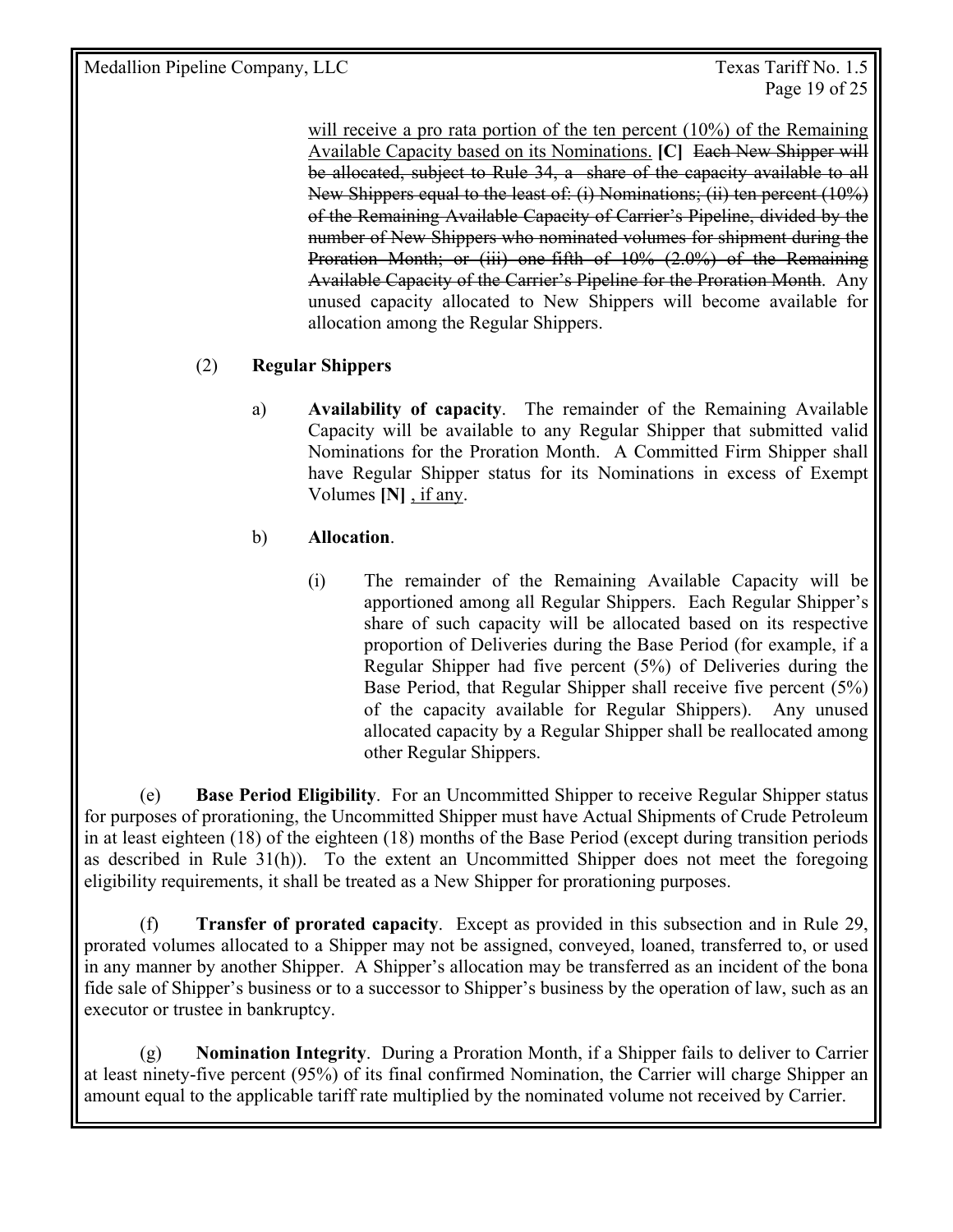(h) **Transition rule for determining Base Period**. During the initial eighteen (18) months commencing on the in-service date of each expansion of Carrier's system and each newly constructed pipeline segment ("Expansion Effective Date"), the Base Period shall consist of each full calendar month since the Expansion Effective Date, but prior to the Proration Month. For example, if the Proration Month were to occur in the seventh  $(7<sup>th</sup>)$  month from the Expansion Effective Date, the Base Period would consist of the first six (6) months from the Expansion Effective Date. In all other respects, Rule 31(a)-(d) remains in effect during the initial eighteen (18) months of this Tariff's implementation. This transition rule shall have no effect on and after the nineteenth  $(19<sup>th</sup>)$  full calendar month from the Expansion Effective Date.

(i) **Capacity Interruptions and Curtailment**. Carrier shall have the right to interrupt Receipts and Deliveries of Shipper's Crude Petroleum, including the right to curtail Receipts and Deliveries of Committed Firm Shippers (i) for scheduled or unscheduled repairs, maintenance, modifications or improvements to Carrier's Pipeline, and/or (ii) by reason of a force majeure event. Carrier will use commercially reasonable efforts to minimize the extent and duration of any interruption and the impact of such interruption on Carrier's operations and service. Interruptions of a Committed Firm Shipper's Excess Volumes and Uncommitted Shipper volumes will be based on the procedures set forth in Rule 31(d)-(h). If insufficient capacity remains after the interruption of each Committed Firm Shipper's Excess Volumes and Uncommitted Shipper volumes, Exempt Volumes shall be interrupted on a pro rata basis.

## **TRANSPORTATION SERVICES AND RELATED REQUIREMENTS**

#### **RULE 32 – ORIGIN AND DESTINATION POINT FACILITIES REQUIRED**

Carrier only provides working tankage that is incidental and necessary to the transportation of Crude Petroleum, but does not provide or offer storage service, whether in transit or at the Origin **[W]** Point Points or the Destination **[W]** Points. Nominations for the transportation of Crude Petroleum will be accepted only when Shipper has provided, or arranged for access to, equipment and facilities capable of satisfactorily delivering to the Origin Point and receiving at the Destination Point the quantities tendered for transportation. Shipper will deliver to the Origin Point nominated volumes on a ratable basis over the course of a month. Carrier, where operations permit, may waive such ratable delivery requirement in its sole discretion.

No duty to transport shall arise until Shipper furnishes to Carrier documentation sufficient to demonstrate that Shipper has provided, or arranged for access to, the necessary equipment and facilities immediately upstream of the Origin Point and downstream of the Destination Point.

#### **RULE 33** – **IN-TRANSIT STORAGE**

Although Carrier does not provide or offer storage service, certain storage providers offer storage services at the In-Transit Points. Shipper may submit a Nomination, in accordance with Rule 27, requesting that its Crude Petroleum offered for transportation be stopped temporarily at an In-Transit Point(s) for storage, provided that: (i) such Nomination shall list the Origin Point, the In-Transit Point(s), and the ultimate Destination Point; (ii) the In-Transit Point(s) nominated by Shipper shall be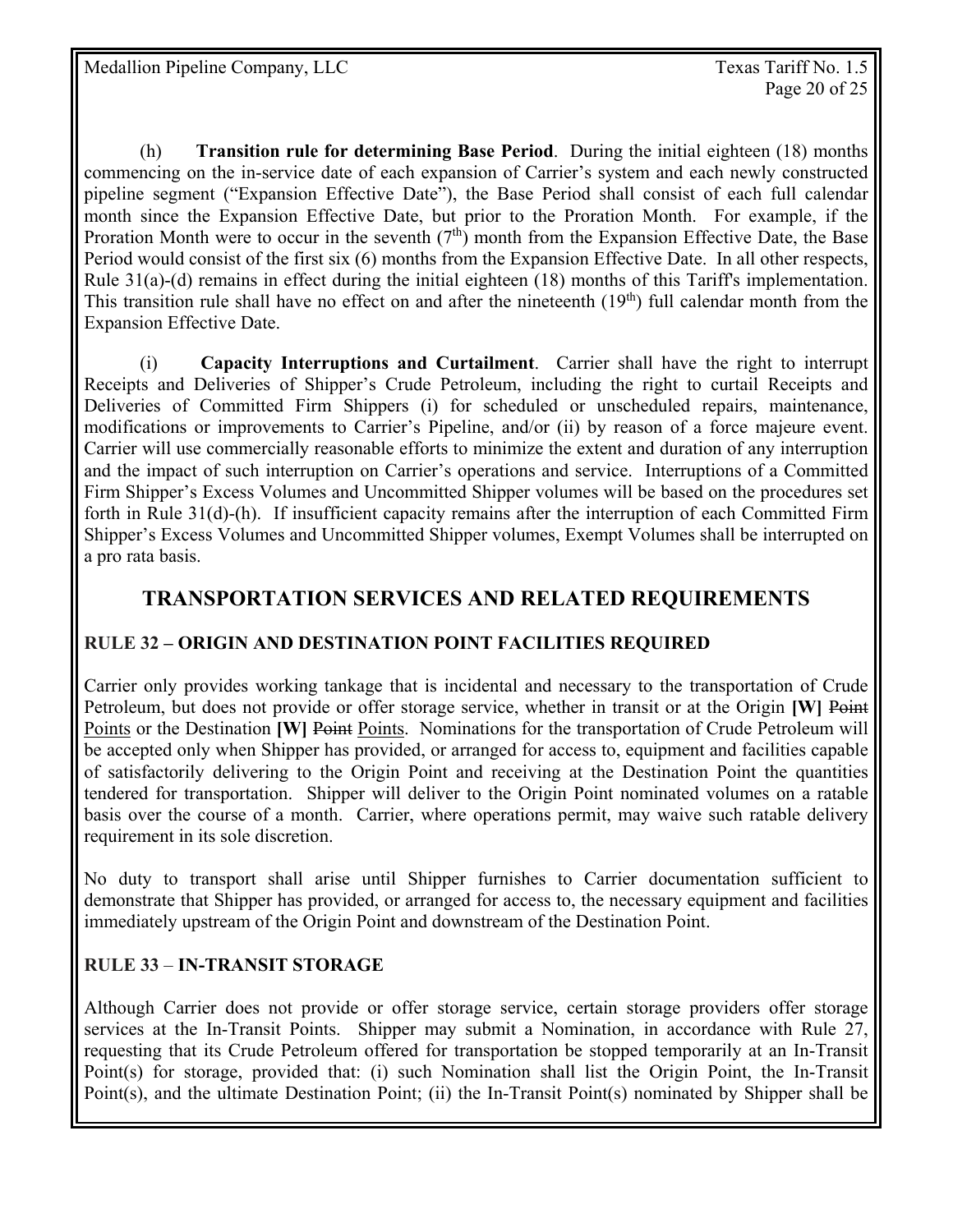Page 21 of 25

along the transportation path between the Origin Point(s) and the ultimate Destination Point; (iii) the storage shall last no more than six (6) months; (iv) Shipper is solely responsible for arranging for storage services at the In-Transit Point(s), including entering into any required storage service agreement(s) with the affected storage provider(s); and (v) Crude Petroleum stopped at the In-Transit Point(s) shall be subject to the rates applicable to the transportation from the Origin Point to the ultimate Destination Point. To the extent practicable and permitted by operating conditions, Carrier may, at its sole discretion, accept such Nomination. Upon intermediate delivery of the Crude Petroleum to the In-Transit Point(s), the custody and possession of the Crude Petroleum shall transfer to Shipper, and Carrier shall not be liable for loss and/or damage to such Crude Petroleum while in storage.

Shipper may submit a Nomination, in accordance with Rule 27, requesting that Crude Petroleum placed in storage at the In-Transit Point(s) be withdrawn and Delivered to the ultimate Destination Point, at no additional charge, provided that: (i) such Nomination shall list the In-Transit Point(s) and the ultimate Destination Point previously listed on Shipper's Nomination to stop Crude Petroleum for in-transit storage; and (ii) Shipper shall make such Nomination for withdrawal and Delivery within six (6) months from the date Crude Petroleum was intermediately delivered at the In-Transit Point(s) for storage. To the extent practicable and permitted by operating conditions, Carrier may, at its sole discretion, accept such Nomination. Upon withdrawal of the Crude Petroleum from the In-Transit Point(s), the custody and possession of the Crude Petroleum shall transfer to Carrier.

### **RULE 34** *–* **PIPEAGE OR OTHER CONTRACTS**

Separate pipeage and other contracts may be required of a Shipper before any duty of transportation by Carrier shall arise. A pipeage contract may include additional charges for reimbursement for facilities necessary to Receive and/or Deliver Shipper's shipments.

#### **RULE 35 – LINE FILL AND WORKING STOCK REQUIREMENT**

Carrier will require each Shipper to supply a pro rata share of Crude Petroleum necessary for pipeline line fill and working stock (including tank bottoms) for efficient operation of the Carrier's Pipeline prior to Delivery. For the first three (3) months commencing on the **[C]** in-service date of an expansion of Carrier's system and each newly constructed pipeline segment **[N]** Expansion Effective Date, each Shipper's initial line fill obligation will be based on the higher of (i) Shipper's Nominations or (ii) Shipper's Committed Volume, in proportion to the aggregate Nominations and aggregate Committed Volumes. Thereafter, line fill requirements will be adjusted every three (3) months based on Actual Shipments, and New Shippers shall be assigned line fill requirements based on their Nominations. After any such adjustments, if the pro rata share of Crude Petroleum to be provided by a Shipper changes as a result of such reallocation, Shipper shall be required to provide within thirty (30) days at Shipper's Origin Point any increase in its line fill obligation or Carrier shall be required to redeliver any reduction in Shipper's line fill obligation within thirty (30) days to Shipper's Destination Point.

Except for the periodic adjustments in line fill requirements provided for above, Crude Petroleum provided by a Shipper for this purpose may be withdrawn from the pipeline only after shipments have ceased and if written notice to discontinue shipments in Carrier's Pipeline is received on or before the fifteenth  $(15<sup>th</sup>)$  day of the month preceding the last calendar month in which Shipper intends to ship.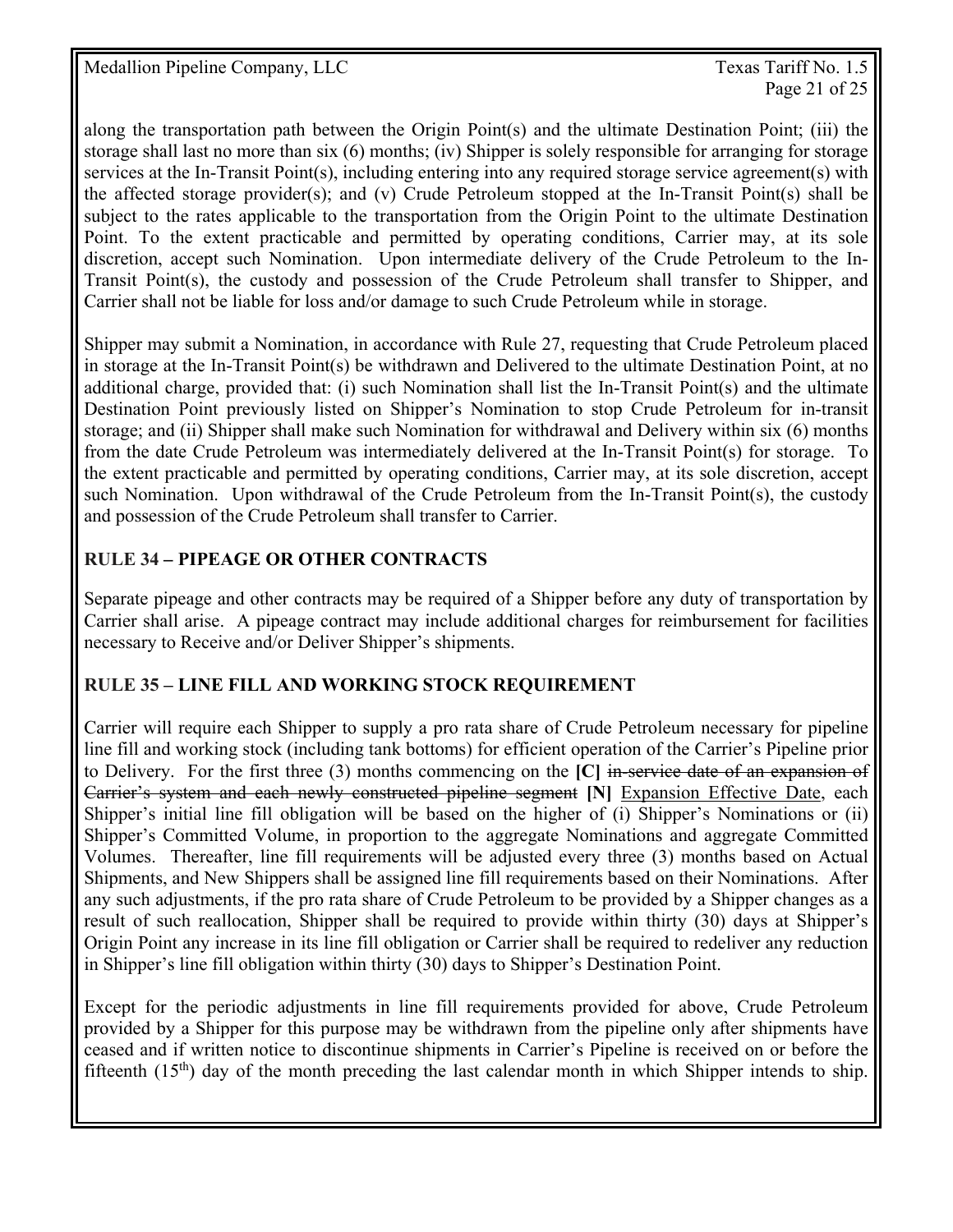Such withdrawal shall be made by Carrier over a reasonable period, not to exceed twelve (12) months after such notice to discontinue shipments is received.

#### **RULE 36 – DELIVERY AND DEMURRAGE**

After any shipment has arrived at the Destination Point, Carrier may begin Delivery at its current rate of pumping. Since Carrier does not own or operate storage or tankage facilities for Shipper storage purposes, it is essential that Shipper or its Consignee promptly accept any shipment offered for Delivery. A demurrage charge of \$0.01 per Barrel shall accrue for each day on which any part of said shipment offered for Delivery is not promptly taken by Shipper or its Consignee.

In the event that Shipper or its Consignee fail to promptly accept any shipment offered for Delivery or any portion thereof, then Carrier shall also have the right to divert, reconsign, or make whatever arrangements for disposition of the subject Crude Petroleum that it deems appropriate to clear its pipeline facilities, including the right to sell the subject Crude Petroleum at private or public sale. Carrier may be a purchaser at any such sale. From the proceeds of any such sale, Carrier may pay itself all transportation and other charges and expenses in caring for and maintaining the subject Crude Petroleum and the costs of sale, and the balance shall be held for whomsoever may be lawfully entitled thereto.

#### **RULE 37 – EVIDENCE OF RECEIPTS AND DELIVERIES**

The Receipt and Delivery shall be evidenced, in each instance, by a statement showing the quantities Received or Delivered as the case may be, temperature, basic sediment, and water, and any other data essential to the determination of quantity.

#### **RULE 38 – RATES APPLICABLE**

Crude Petroleum accepted for transportation shall be subject to the rates in effect on the date of Receipt by Carrier, irrespective of the date of Tender.

#### **RULE 39 – PAYMENT OF TRANSPORTATION AND OTHER CHARGES**

Transportation and all other lawful charges will be collected on the basis of net quantity of Crude Petroleum Received at the Origin Point. Shipper shall be responsible for payment of transportation and all other charges applicable to the shipment, and at the discretion of Carrier, may be required to prepay such charges or furnish guaranty of payment to Carrier. Shipper shall be responsible for the payment of all royalties, overriding royalties, production payments, and other similar amounts due in respect of such Crude Petroleum. Carrier shall deliver an invoice to Shipper on or before the tenth  $(10^{th})$  business day of each month setting forth the amount due under the terms of the Tariff and, where applicable, the TSA. Shipper shall pay on or before the later of the twentieth  $(20<sup>th</sup>)$  business day of the month or ten  $(10)$ business days following the date of receipt of an invoice from Carrier for the immediately preceding month, if applicable, the amount due as set forth on the invoice, except as disputed in good faith by Shipper, in which event Shipper shall only pay the undisputed portion of such amount in such invoice until such time as the dispute is resolved.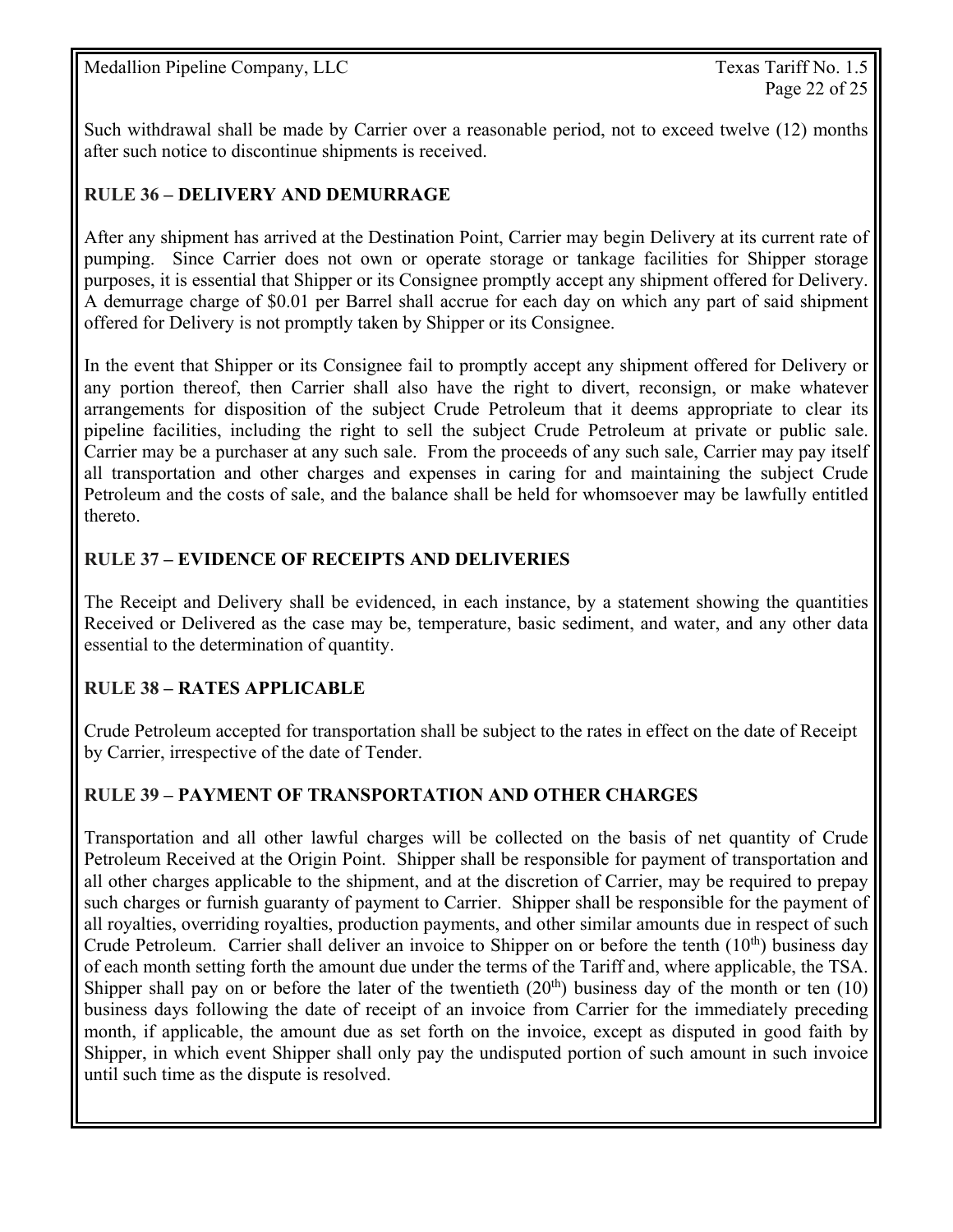Carrier shall have a lien on all Crude Petroleum in its possession belonging to Shipper to secure the payment of all unpaid charges due by such Shipper, and may withhold such Crude Petroleum from Delivery until all of such unpaid charges shall have been paid. If any charge remains unpaid after the due date specified in Carrier's invoice, then such amount shall bear interest from the day after the date of the invoice until paid, calculated at an annual rate equivalent to one hundred and twenty-five percent (125%) of the prime rate of interest, as of the date of Carrier's invoice, charged by the Citibank N.A. of New York, New York, for ninety (90) day loans made to substantial and responsible commercial borrowers or the maximum rate allowed by law, whichever is the lesser.

If said charges shall remain unpaid five (5) days after the time that may be fixed for Delivery as provided for below or, in the absence of unpaid charges, when there shall be failure to take the Crude Petroleum at the Destination Point as provided in these rules and regulations, Carrier may, by an agent, sell said Crude Petroleum at public auction for cash on any day not a Sunday or legal holiday, and not less than forty-eight (48) hours after publication of notice, in a daily newspaper, of the time and place of such sale and the quantity of Crude Petroleum to be sold. Carrier may be a bidder and purchaser at such sale. Out of the proceeds of said sale, Carrier may pay itself all transportation and any other lawful charges, expense of notice, advertisement, sale, and other necessary expense, and of caring for and maintaining the Crude Petroleum, and the net balance shall be held without interest for whomsoever may be lawfully entitled thereto; if the proceeds of said sale do not cover all expenses incurred by Carrier, Shipper and/or Consignee are liable to Carrier for any deficiency.

In addition to all other liens, statutory or otherwise, to which Carrier is entitled and unless the following grant is expressly prohibited by the terms of one or more security agreements or credit agreements creating prior, perfected security interests in the hereinafter-defined Collateral, Shipper hereby grants to Carrier a first priority, continuous, and continuing security interest in all of the following, whether now or hereafter existing or acquired, as collateral for the prompt and complete payment and performance of Shipper's Obligations (as defined below): (i) All Crude Petroleum accepted by Carrier for transportation, terminalling, or otherwise while in the possession of Carrier; (ii) all other property of Shipper now in the possession of and at any time and from time to time hereafter delivered to Carrier or its agents but only while in the possession of Carrier; and (iii) all of Shipper's pre-payments, deposits, balances, and credits with, and any of its claims against, Carrier, at any time existing. The property described or referred to in subsections (i) through (iii) above is collectively referred to as the "Collateral". This grant secures the following (collectively, the "Obligations"): (i) all antecedent, current and future transportation, terminalling, special, ancillary, and other lawful charges arising under or related to this Tariff or the contracts entered into in connection with this Tariff; (ii) the repayment of any amounts that Carrier may advance or spend for the maintenance, storage, or preservation of the Collateral; (iii) all amounts owed under any modifications, renewals or extensions of any of the foregoing obligations; and (iv) all other amounts now or in the future owed by Shipper to Carrier, whether or not of the same kind or class as the other obligations owed by Shipper to Carrier. Shipper authorizes Carrier to file such financing statements or other documents necessary to perfect and maintain the security interest herein granted.

#### **RULE 40 – CHARGES FOR SPILL COMPENSATION ACTS AND REGULATIONS**

In addition to the transportation charges and all other charges accruing on Crude Petroleum accepted for transportation, a per Barrel charge will be assessed and collected in the amount of any tax, fee, or other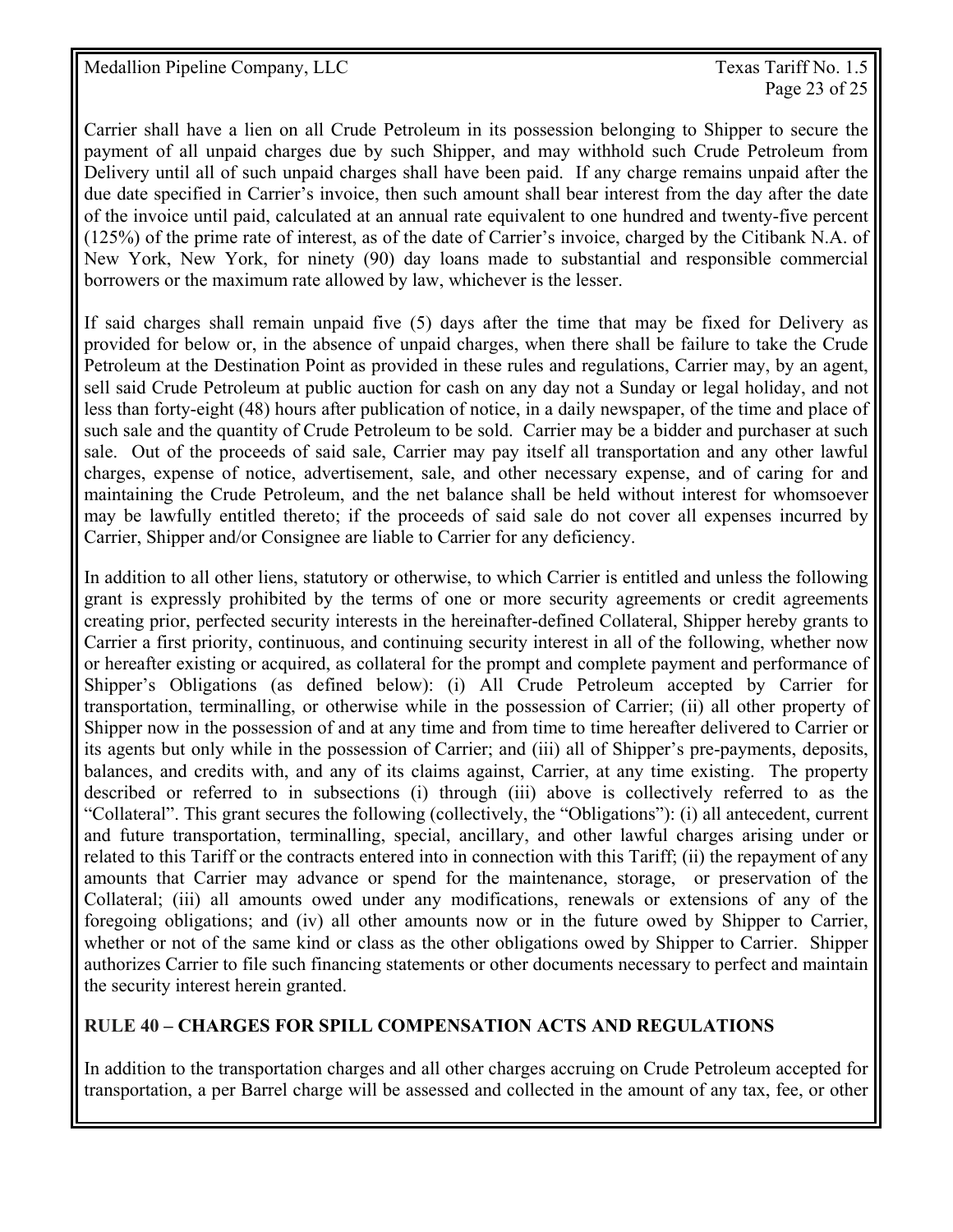Page 24 of 25

charge levied against Carrier in connection with such a commodity, pursuant to any Federal, State, or local act or regulation which levies a tax, fee, or other charge on the Receipt, Delivery, transfer, or transportation of such commodities within their jurisdiction for the purpose of creating a fund for the prevention, containment, cleanup, and/or removal of spills and/or the reimbursement of persons sustaining loss therefrom. If such a tax, fee, or other charge is levied against Carrier, Carrier shall file with the **[W]** Texas Railroad Commission RRC to place into effect a per Barrel rate to recover such tax, fee, or other charge. Carrier shall be under no obligation to contest or protest on behalf of Shipper or its Consignee the legality of such tax, fee, levy or other charges.

## **LIABILITY AND CLAIMS**

#### **RULE 41 – DUTY OF CARRIER**

Carrier shall transport and Deliver the quantity of Crude Petroleum accepted for transportation (less the appropriate deductions), with reasonable diligence, considering the quantity of Crude Petroleum, the distance of transportation, the safety of operation, and other material factors.

#### **RULE 42 – LIABILITY OF CARRIER**

 (a) Except where caused by the gross negligence of Carrier, Carrier shall not be liable or responsible to any party for any delay, damage, or loss, whether to property or person, including fines or penalties, resulting from any cause while Carrier is in possession or control of such Shipper's Crude Petroleum, including the breakdown of the facilities of Carrier's Pipeline.

 (b) If damage or loss to Crude Petroleum results from any cause other than the gross negligence of Carrier while Carrier is in possession or control of such Crude Petroleum, then Carrier may apportion the cost of such damage or loss on a pro rata basis among all Shippers. Each Shipper's share of such cost shall be determined by Carrier based on the proportion of the quantity of Shipper's Crude Petroleum in the possession of Carrier on the date of such loss to the total quantity of Crude Petroleum in the possession of Carrier on the date of such loss. Carrier shall be obligated to deliver only that portion of the Crude Petroleum remaining after such deduction.

 (c) NOTWITHSTANDING ANYTHING TO THE CONTRARY IN THIS TARIFF AND EXCEPT AS OTHERWISE PROVIDED IN A TSA BETWEEN CARRIER AND SHIPPER, IN NO EVENT SHALL CARRIER BE LIABLE OR RESPONSIBLE TO ANY SHIPPER, ITS AFFILIATES, SUCCESSORS IN INTEREST, BENEFICIARIES OR ASSIGNEES, FOR ANY CONSEQUENTIAL, INCIDENTAL, INDIRECT, SPECIAL, OR PUNITIVE DAMAGES, OR FOR LOSS OF PROFITS OR REVENUES, THAT ARISE IN RELATION TO THE TRANSPORTATION OF CRUDE PETROLEUM UNDER THIS TARIFF, REGARDLESS OF WHETHER SUCH CLAIM ARISES UNDER OR RESULTS FROM CONTRACT, TORT, OR STRICT LIABILITY.

#### **RULE 43 – LIABILITY OF SHIPPER**

Except as otherwise provided in a TSA between Carrier and Shipper, to the fullest extent permitted by applicable law, Shipper shall indemnify, defend, and hold Carrier harmless from any and all personal injuries, property damage (including full or partial loss of use of property), damages, claims, suits, costs